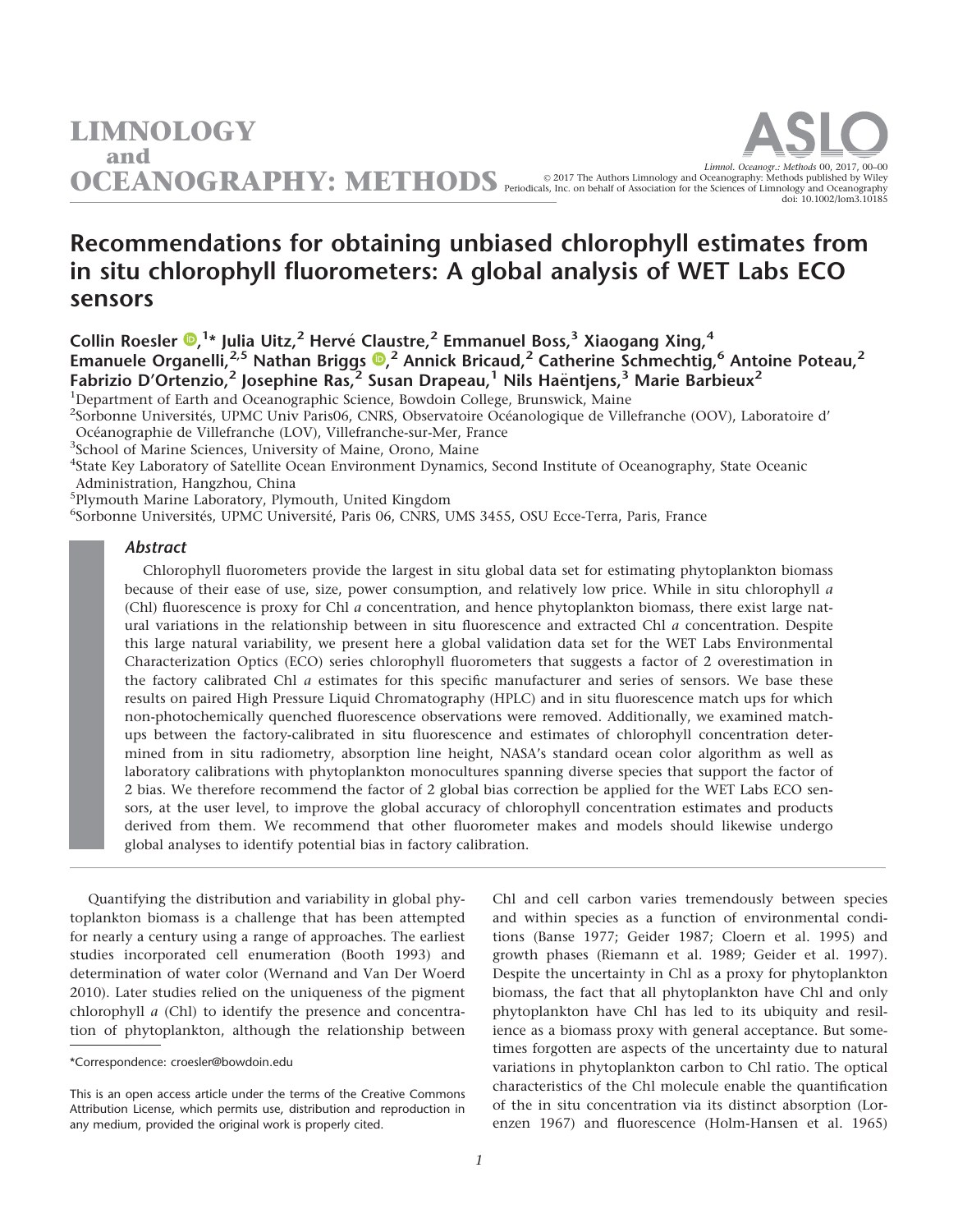features in extracts of natural samples. Further, the in vivo absorption and fluorescence properties are easily monitored with in situ absorption meters (Davis et al. 1997; Boss et al. 2013; Roesler and Barnard 2013) and Chl fluorometers (e.g., Lorenzen 1966; Falkowski and Kiefer 1985), respectively. Chl fluorescence measurements are easy and economical to collect, which has given rise to increased numbers of fluorometers deployed around the world on a variety of platforms. Often overlooked is that the ratio of fluorescence to Chl concentration, the quantity required for sensor calibration, varies as a function of species, photoacclimation, nutrient limitation and acclimation, growth phase, and nonphotochemical quenching (NPQ). The challenges lie in the details of the measurements and the assumptions of the chain of proxies between what is measured and what is actually phytoplankton biomass (Cullen 1982).

Recent technological advances have reduced sensor size, power requirements, and cost, enabling deployment from autonomous platforms, including underway inline systems, moorings, profiling floats, gliders, and Autonomous Underwater Vehicles (AUVs). With strong input from the community, the quality control on these sensors has improved substantially so that side-by-side deployments provide replicated values within uncertainty levels reported by factory specifications (e.g., D'Ortenzio et al. 2010; Briggs et al. 2011; IOCCG 2011; Xing et al. 2012; Schmechtig et al. 2015). One aspect of sensor deployment protocols is the collection and HPLC analysis of discrete water samples adjacent to and synchronous with sensor observations. HPLC analysis of total Chl concentration [Chl], is the community-accepted validation product (e.g., Claustre et al. 2004). Furthermore, the comparison between HPLC-derived [Chl] and in situ calibrated Chl fluorescence is the most robust and rigorous way for community-wide validation to be implemented (e.g., direct calibration as in Lavigne et al. 2012; merging of a large HPLC-fluorescence database for a posteriori calibration of fluorescence profiles using a neural network approach as in Sauzède et al. 2015). However, direct fluorescence to HPLC comparisons are not straight forward. In vivo phytoplankton fluorescence is quenched (reduced) following exposure to high light by a phenomenon reported as NPQ (Huot and Babin 2011). Hence fluorescence values used for calibration need to be taken either at low light or corrected for the quenching effect. In addition, it has been reported that chlorophyll fluorometers also excite Colored Dissolved Organic Matter (CDOM) fluorescence (e.g., Proctor and Roesler 2010), which can be a significant bias at high CDOM concentration (e.g., Black Sea, river plumes) or at depth where chlorophyll is zero but CDOM concentration can be high (e.g., Xing et al. 2017).

As the number of deployments increases and the number of point-by-point validations is presented at scientific meetings and workshops, we have become aware of an apparent bias in the calibrated Chl fluorescence values observed globally using WET Labs ECO series Chl fluorometers. The bias appears regardless of the source of data used for validation, including HPLC and other validation data sources such as ocean color (e.g., Boss et al. 2008), radiometry (e.g., Xing et al. 2011), red peak absorption line height (e.g., Roesler and Barnard 2013). Most critically, we observe the bias after correction for or removal of NPQ and CDOM fluorescence contamination of in situ Chl fluorescence observations. In this article, we describe the sources of uncertainty, provide evidence for the bias, quantify the bias, and make recommendations to the community of users so as to both improve the accuracy and reduce the uncertainty in global estimates of Chl concentration and hence phytoplankton biomass. We also propose that while this bias was identified for a specific make and model series of in situ fluorometers (e.g., WET Labs ECO series), similar biases may exist in other commercially available in situ Chl fluorometers. Each manufacturer independently determines a factory-specific calibration standard, which may or may not correspond to the global mean. We recommend that each sensor make/model undergo a comparable global analysis as was performed here.

## Data and analysis

### Principles of in vivo fluorometric Chl analysis

Regardless of manufacturer, in vivo chlorophyll fluorometers are all designed around common principles (Huot and Babin 2011) which are presented here in simplified terms. Briefly, a volume of water is illuminated with an excitation light source (typically in the blue-green region of the spectrum which stimulates absorption by either Chl or photosynthetic accessory pigments), the phytoplankton within that target volume absorb the excitation energy and fluoresce red light energy within a narrow spectral band. A fraction of that emitted energy from the target volume is detected by the sensor. The detected energy is reported in raw analog or digital form in relative units (volts or digital counts), and this signal is calibrated with a standard to convert the output into concentration units of (mg Chl  $m^{-3}$ ) or equivalent. The differences between manufacturers lie with the configuration of the target volume, the lamp source, the detector, and the calibration standard. Commercial fluorometers typically target fluorescence by the Chl  $a$  molecules in photosystem II, for which the peak fluorescence emission is approximately  $685$  nm, although not all Chl  $a$  is in photosystem II. The underlying theory behind the measurement is that the intensity of the measured Chl fluorescence  $(F_{\text{Ch}}[\mu \text{mol photons fluorescence}] = \frac{1}{2}$  is given by

$$
F_{\rm Chl} = \Phi_F \int_{400}^{750} E(\lambda) * a_{\rm Chl}^*(\lambda) * \text{Chl} \ d\lambda \tag{1}
$$

where  $E(\lambda)$ ( $\mu$ mol photons m<sup>-2</sup>s<sup>-1</sup>nm<sup>-1</sup>) is the available spectral scalar irradiance at wavelength  $\lambda$  (nm), the sensor excitation irradiance,  $a_{\rm Chl}^*(\lambda)$  is the spectral Chl-specific absorption coefficient (m<sup>2</sup> mgChl<sup>-1</sup>),  $\Phi_F(\mu \text{mol photons fluorescence})$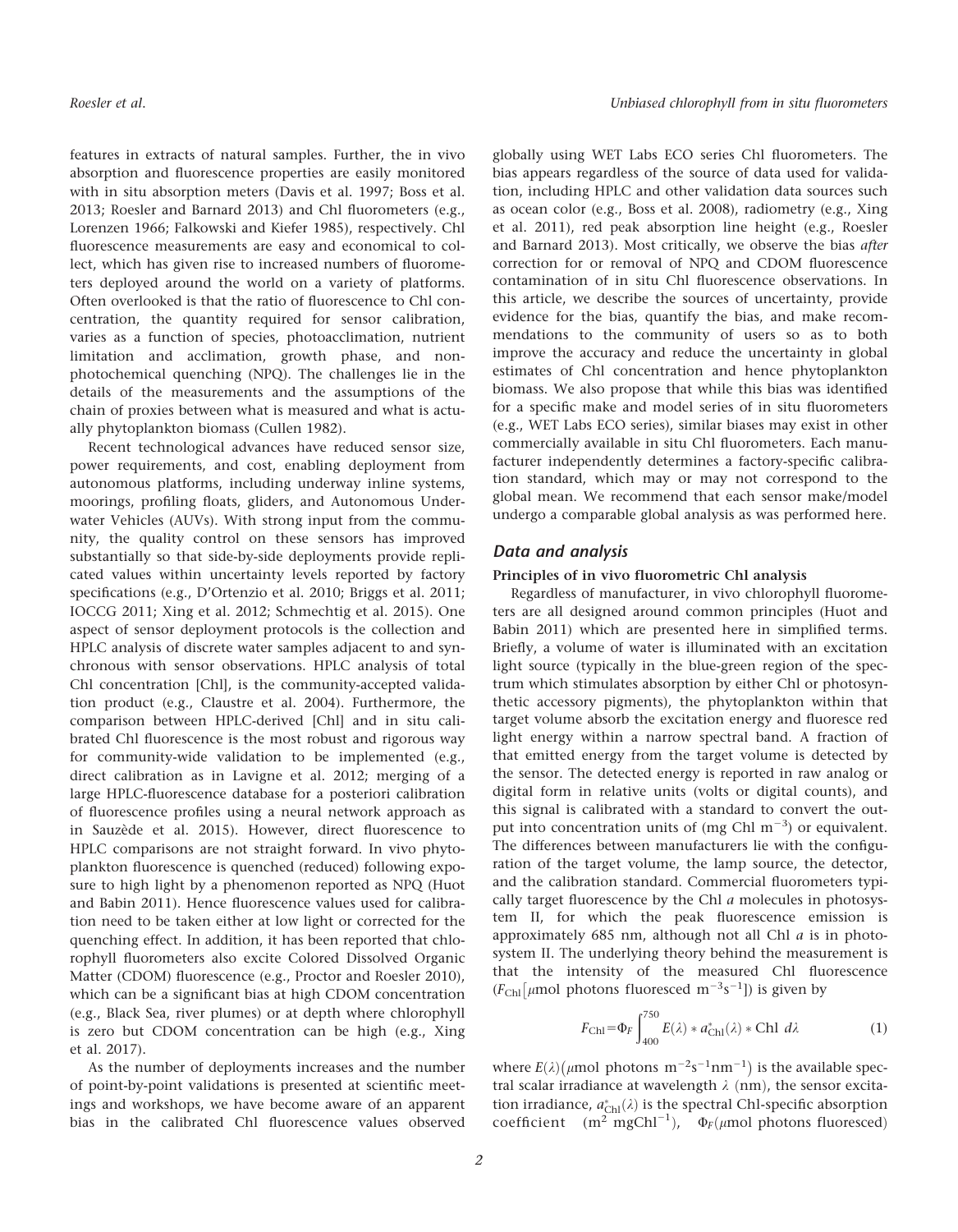$\lbrack \mu \text{mol photons absorbed} \rbrack^{-1}$  is the fluorescence quantum yield, and the product is integrated over the photosynthetically available radiation (PAR) range from 400 nm to 750 nm. For a Chl fluorometer, the equation is rearranged to solve for the Chl concentration:

$$
\text{Ch1} = {}^{F_{\text{Ch1}}} /_{\Phi_F} \int_{400}^{750} E(\lambda) * a_{\text{Ch1}}^*(\lambda) \, d\lambda. \tag{2}
$$

#### Assumptions for in vivo fluorometric Chl analysis

In reality, the terms in the ratio of Eq. 2 are not quantitatively measured. Only a fraction of the total fluorescence is detected. The Chl-specific absorption coefficient, while constant and known for extracted Chl (Jeffrey and Humphrey 1975), is neither constant nor known a priori for living cells due to variations in cellular pigment concentration, packaging, and pigment composition (Morel and Bricaud 1981; Bricaud et al. 1983). The quantum yield of fluorescence is likewise not constant and varies with phytoplankton composition, light history, and other environmental and physiological factors (Falkowski and Kiefer 1985; Mitchell and Kiefer 1988; Sosik and Mitchell 1991; Greene et al. 1994; Falkowski and Kolber 1995; Vassiliev et al. 1995; Babin et al. 1996; Behrenfeld and Kolber 1999; Parkhill et al. 2001; Kruskopf and Flynn 2006; Richardson et al. 2010). The underlying assumptions for in vivo fluorescence to be linearly related to [Chl] is that the excitation energy,  $E$ , is saturating and constant among measurements (Neale et al. 1989), and that both the Chl-specific absorption coefficient and the quantum yield of fluorescence are constant, their product is constant or they linearly covary with fluorescence. With these assumptions, the intensity of the measured fluorescence is proportional to the [Chl]. The proportionality constant, which is essentially the spectrally integrated product of Chl-specific absorption and fluorescence quantum yield, is determined by calibration. Calibrations are performed by measuring the in vivo fluorescence and extracted [Chl] for a dilution series of phytoplankton (a standard curve). Thus the two sources of uncertainty in this approach are (1) the variability in the Chl-specific absorption and (2) the variability in the fluorescence quantum yield. There is no consensus on what calibration standard should be used to enable global comparisons amongst fleets of deployed Chl fluorometers and between manufacturers (Table 1).

## Observations of calibration bias in WET Labs, ECO Chl fluorometers

#### Paired HPLC and in situ Chl fluorescence

We assembled a data base of paired discrete HPLC total [Chl] analyses and in situ Chl fluorescence observations, collected with WET Labs ECO-series digital Chl fluorometers  $(F<sub>Chl</sub>)$  deployed on shipboard profiling packages, underway flow through systems, moorings, and profiling floats (Table 1). Because a significant source of variability in the fluorescence quantum yield is due to NPQ, and since there is no community consensus on correction, we selected our paired observations to exclude fluorescence observations that were located at depths and/or times for which PAR exceeded 200  $\mu$ Ein m<sup>-2</sup> s<sup>-1</sup>, a value at which quenching is observed to exceed 10% reduction in in vivo fluorescence (Marra and Langdon 1993; Morrison 2003; Morrison and Goodwin 2010; Serôdio and Lavaud 2011; Xing et al. 2012; Roesler and Barnard 2013). That said, we recognize that a majority of in vivo fluorescence observations are impacted by NPQ because they are collected (1) during daylight hours, (2) in the upper part of the euphotic zone above the level of light saturation and/or (3) in regions of potential iron limitation (Falkowski and Kolber 1995; Claustre et al. 1999; Behrenfeld and Boss 2006; Behrenfeld et al. 2006; Sackmann et al. 2008; Lavigne et al. 2012; Guinet et al. 2013; Roesler and Barnard 2013; Cetinić et al. 2015; Sauzède et al. 2015; Swart et al. 2015). However, uncorrected quenched in vivo fluorescence is not a robust proxy for [Chl], yielding significantly underestimated [Chl] values; quenched fluorescence observations should be utilized only after robust correction for NPQ is applied. The uncertainty associated with NPQ is not an issue of calibration but of a light-dependent physiological response that is not the goal of this analysis.

The point-by-point comparisons for paired HPLC Chl and in situ factory-calibrated Chl fluorescence observations yield large scatter in the data distribution (Fig. 1A). While this particular data set represents observations made with one model series from one manufacturer, the data spread is comparable to those observed with any make/model of in situ fluorometer. The global data set might leave the impression that there is sufficient uncertainty in the relationship to negate the utility of in situ fluorometry for quantification of phytoplankton biomass. However, when data sets are restricted spatially and/or temporally, the linearity of the relationship between the factory-calibrated in vivo fluorescence-derived Chl and the HPLC-derived total Chl strengthens significantly and the variability reduces, however, the regional slopes remain quite variable (Fig. 1B). Here, we define the ratio between the factory-calibrated in vivo fluorescence-derived Chl and the HPLC-derived Chl as the dimensionless "slope factor." This is not to be confused with the calibration slope obtained from laboratory standard curve analyses of raw fluorescence and extracted Chl that has units (digital counts  $[mg Chl m^{-3}]^{-1}$  (Figure 1)).

A regional analysis of the slope factor demonstrates that it varies from approximately 1 in the Arabian Sea coastal upwelling region to greater than 6 in the Southern Ocean province south of New Zealand (Fig. 2). The observed regional differences in the slope factor cluster around biogeochemical provinces. Following the approach of Longhurst (1998), a number of authors have utilized synchronous satellite-based observations of the state and climatological physical and biological properties to define biogeographic provinces (Banse and English 2000; Oliver and Irwin 2008; D'Ortenzio and Ribera D'Alcala 2009). A comparison of the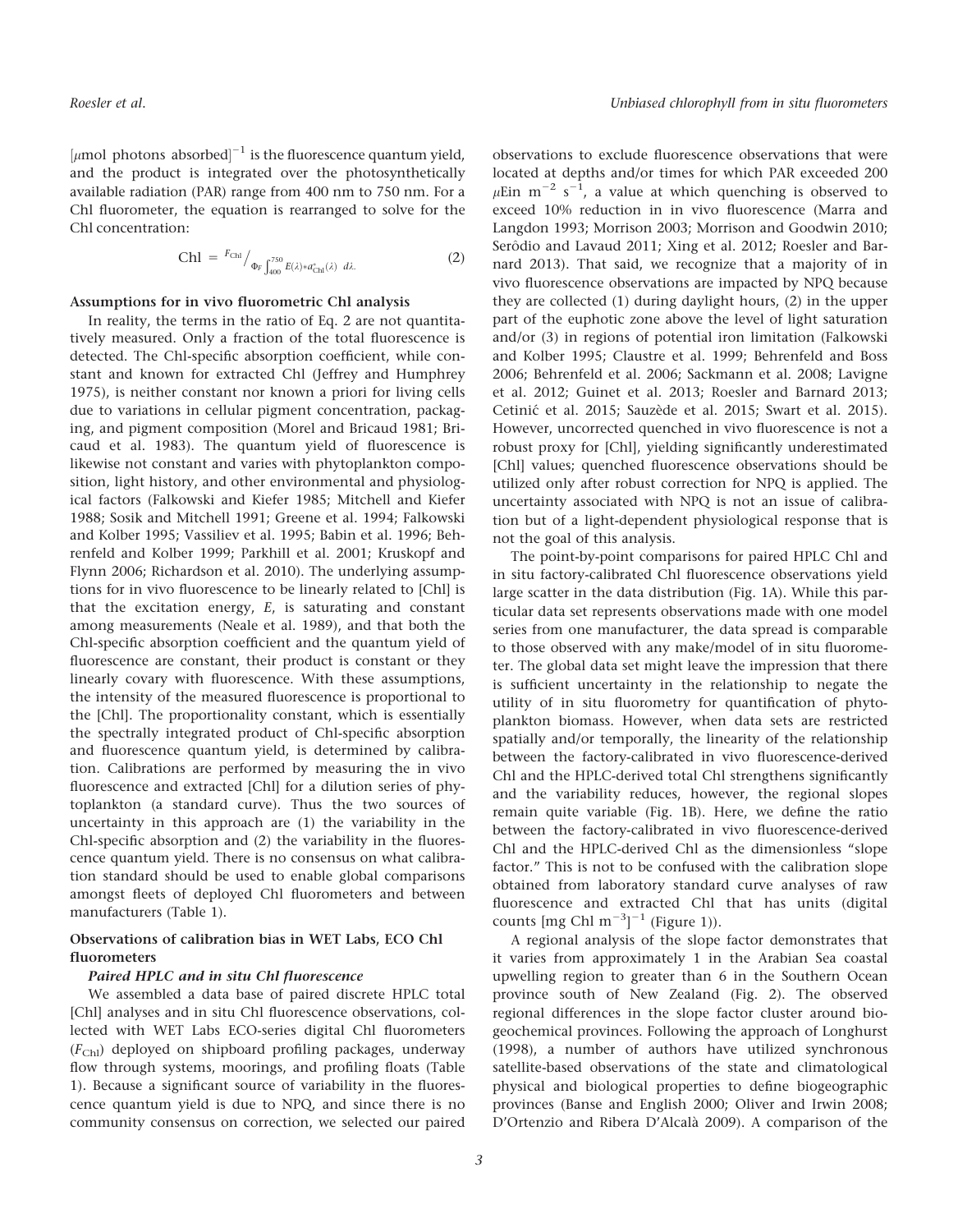| Table 1. Location and dates of observational programs that contributed to the global analysis. The slope factor (factory calibrated      |
|------------------------------------------------------------------------------------------------------------------------------------------|
| Chl/HPLC Chl) is derived by regression with $\pm$ 95% confidence limits on the regression. Uncertainty propagation for global statistics |
| calculated following JCGM (2008). Associated Longhurst biogeographical province numbers in parentheses taken from http://www.            |
| marineplan.es/ES/fichas_kml/biogeog_prov.html. Entries ordered by latitude ranges N to S.                                                |

| Project/<br>cruise | Oceanic province<br>(Longhurst province) |            | Lat/Lon ranges | <b>Dates</b>      | Slope factor<br>(HPLC) | Citation(s)                                             |
|--------------------|------------------------------------------|------------|----------------|-------------------|------------------------|---------------------------------------------------------|
| <b>MALINA</b>      | Arctic Ocean (27)                        | 71N        | <b>127W</b>    | Jul 2007          | $1.27 \pm 2.01$        | Coupel et al. (2015)                                    |
| NAB08              | Iceland Basin (25)                       | $60 - 62N$ | 25-28W         | May 2008          | $1.70 \pm 0.51$        | Cetinić et al. (2015)                                   |
|                    |                                          |            |                |                   | $2.60 \pm 0.78*$       |                                                         |
| <b>GEOVIDE</b>     | Subarctic Atlantic                       | 56-60N     | 27-39W         | Jun 2014          | $4.15 \pm 0.46$        | unpublished results <sup>†</sup>                        |
| NAT-LAS            | Ocean (24)                               | 58N        | 51W            | May 2013          |                        |                                                         |
| Bio-ArgoMED        | Western                                  | $41 - 44N$ | $7 - 12E$      | May 2015          | $1.62 \pm 0.28$        | unpublished results <sup>†</sup>                        |
| <b>BOUSSOLE</b>    | Mediterranean (43)                       | 43N        | <b>8E</b>      | <b>Jul 2013</b>   |                        | Antoine et al. (2008)                                   |
| <b>DEWEX</b>       |                                          | 42N        | 5E             | Feb-Apr 2013      |                        | Lavigne et al. (2015)                                   |
| <b>MOOSE</b>       |                                          | 41-42N     | $5-6E$         | Jul 2014          |                        | D'Ortenzio et al. (2014)                                |
|                    |                                          |            |                |                   |                        | Lavigne et al. (2015)                                   |
| Bio-ArgoMED        | Eastern                                  | 34-38N     | 19-29E         | May 2015          | $1.72 \pm 0.23$        | unpublished results <sup>†</sup>                        |
| <b>BOUM</b>        | Mediterranean (43)                       | 34N        | 33E            | Jun 2008          |                        | Crombet et al. (2011)                                   |
| SS286              | Arabian Sea                              | $18 - 21N$ | 67-70E         | Mar 2011          | $2.15 \pm 1.59$        | Do Rosário Gomes                                        |
|                    | offshore gyre (32)                       | $21 - 22N$ | 66-70E         |                   | $1.04 \pm 0.15$        | et al. (2014);                                          |
|                    | Monsoonal<br>upwelling (22)              |            |                |                   |                        | Thibodeau et al.<br>(2014)                              |
| <b>OUTPACE</b>     | South Pacific Ocean (51)                 | <b>19S</b> | 165-171W       | Mar 2015          | $2.80 \pm 0.81$        | unpublished results <sup>†</sup>                        |
| SOCLIM             | South Indian Ocean (52)                  | $43 - 535$ | 52-72E         | Jan 2015          | $3.46 \pm 0.35$        | unpublished results <sup>†</sup>                        |
| SOCCOM             | Southern Ocean (23, 53)                  | $39 - 685$ | 13E-144E       | Mar 2014-Mar 2016 | $6.44 \pm 1.31$        | Schuller et al. (2015);<br>Boss and Haëntjens<br>(2016) |
|                    | Global                                   |            |                |                   | $2.63 \pm 0.29$        |                                                         |
|                    | Data set mean                            |            |                |                   | 2.15                   |                                                         |
|                    | Data set median                          |            |                |                   | $4.00 \pm 0.48$        |                                                         |
|                    | Areally-averaged mean                    |            |                |                   |                        |                                                         |

\*Three models of fluorometers were used on the NAB08 cruise; FLNTU and ECOBBFL2 both exhibited a slope factor of 1.7, while the ECOTriplet exhibited a slope factor of 2.6.

† HPLC method as in Ras et al. (2008).



Fig. 1. Regression between factory-calibrated in vivo chlorophyll fluorescence observations from WET Labs ECO sensors and paired HPLC total Chl samples for the regions described in Table 1 on (A) linear and (B) log scales. Lines indicate slope factors of 0.5 (dash), 1 (solid), and 2 (dotted).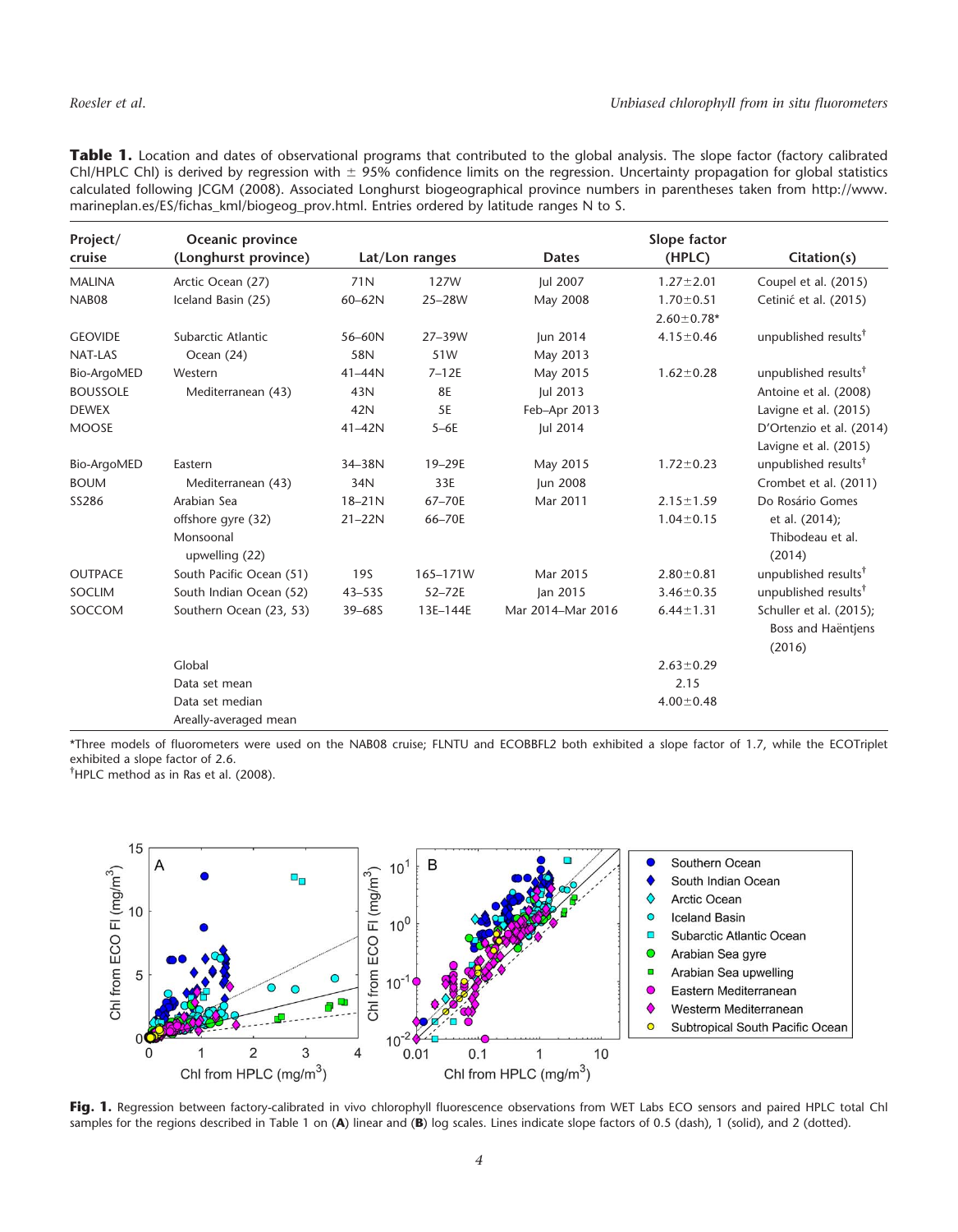

Fig. 2. Mean slope factors derived from observations of paired HPLC and in situ Chl fluorescence from major oceanographic regions (Table 1). Error bars indicate 95% confidence limits on slope from linear regression of all observations within each region. Lines indicate slope factors of 1 (solid) and 2 (dotted).

province-specific slope factor values and the biogeographic provinces proposed by Oliver and Irwin (2008) indicates that there is a strong correlation between the slope factor values and these independently-determined provinces. The Arctic Ocean, Iceland basin, Mediterranean Sea, and Arabian Sea upwelling zone all have slope factors within the range of 1.2–1.7 and are all characterized by similar biogeochemical provinces. The oligotrophic waters of the South Pacific and the monsoonal gyre province in the Arabian Sea (as defined by Longhurst 2006), are similar on province scales and have slightly higher slope factors, 2.15–2.80. Finally, the subpolar Indian, Atlantic, and Southern Oceans have increasingly higher slope factors, from 3.46 to 6.44. All are characterized by mixtures of three polar biogeochemical provinces, although the Southern Ocean sampled by SOCCOM profiling float deployment cruises is dominated by only one of the three polar provinces.

Only two of the sampled oceanic provinces have slope factors between 1 and 1.5, four have slope factors between 1.5 and 2.5, and the remaining four have slope factors in excess of 2.5. The median and mean slope factor values for this data set are 2.15 and 2.63, respectively. However, these statistics equally weight the slope factors without accounting for the global distribution and the spatial extent of the observations. A better statistic is to use the province definitions and province areas described by Longhurst (2006) to compute an areally-averaged slope factor. For this data set, that yields a value of  $4.00 \pm 0.48$ , with the sampled provinces representing approximately 40% of the global province area. An examination of the sampled vs. non-sampled provinces suggests this value to be heavily weighted by large slope factors the high latitudes. More paired observations in the tropical and subtropical gyre regions, which exhibit lower slope values and

have larger areal coverages lowers the global areally averaged value to 2. This suggests that the in situ fluorometric estimate of Chl obtained by WET Labs ECO fluorometers using the factory-provided calibration overestimates Chl throughout most of the ocean by a factor of 2, however, the polar regions diverge from the global median by at least a factor of 4 in the subarctic Atlantic and 6 in the Southern Ocean. Globally, the median slope factor suggests there is a factor of 2 overestimation of Chl on which regional variations of the fluorescenceto-Chl ratio are superimposed.

## Additional supporting observations of bias: Paired radiometry and in situ fluorescence from Biogeochemical-Argo floats

At the time of deployment, most of the Biogeochemical-Argo floats are associated with a Conductivity Temperature Depth (CTD)-rosette cast aiming at acquiring reference data for validation and/or calibration of the various sensors. For the Chl fluorometer, HPLC determination of [Chl], represents the reference calibration measurement. However, while such calibrations typically hold for the time and location of the deployment, they might become less valid with time as the float explores new waters and different seasons. Changes in environmental factors (nutrient availability, light regime, temperature), possibly associated with modifications in the structure of phytoplankton communities, likely affect the relationship between fluorescence and [Chl] cached in the initial reference calibration. Acquisitions of long Biogeochemical-Argo time series (up to 4–5 yr) are clearly a program's objective to make it cost-effective. It is therefore necessary to develop novel approaches to assess changes in the sensor calibration over time or to quantify the natural variations in the fluorescence to Chl ratio that occur seasonally and regionally over the lifetime of individual floats (Boss et al. 2008).

For Biogeochemical-Argo floats equipped with both a Chl fluorometer and radiometer acquiring downwelling irradiance at 490 nm, Xing et al. (2011) proposed a self-consistent "radiometric" calibration method of the fluorescence profile in [Chl]. The approach is to establish a direct relationship between radiometry and fluorometry (i.e., downwelling irradiance at 490 nm, E<sub>d</sub>490, and Chl fluorescence), based upon the optical definition of the diffuse attenuation coefficient at 490 nm  $(K_d490)$  and its bio-optical relationship to [Chl] (Morel et al. 2007), which is then compared to the in situ observations of Chl fluorescence. In this analysis, the slope factor is radiometrically determined as the ratio of the paired Chl observations retrieved from the factory calibrated fluorometer to those derived from radiometry.

We applied the Xing et al. (2011) method to 7945 vertical profiles acquired by 98 Biogeochemical-Argo floats (type: "Provor-CTS4"; (Organelli et al. 2016) deployed between October 2012 and January 2016 in various open ocean areas representative of a wide range of oceanic conditions prevailing in the so-called Case 1 waters (Morel and Prieur 1977) (Table 2 and Fig. 3). This array of floats acquired 0–1000 m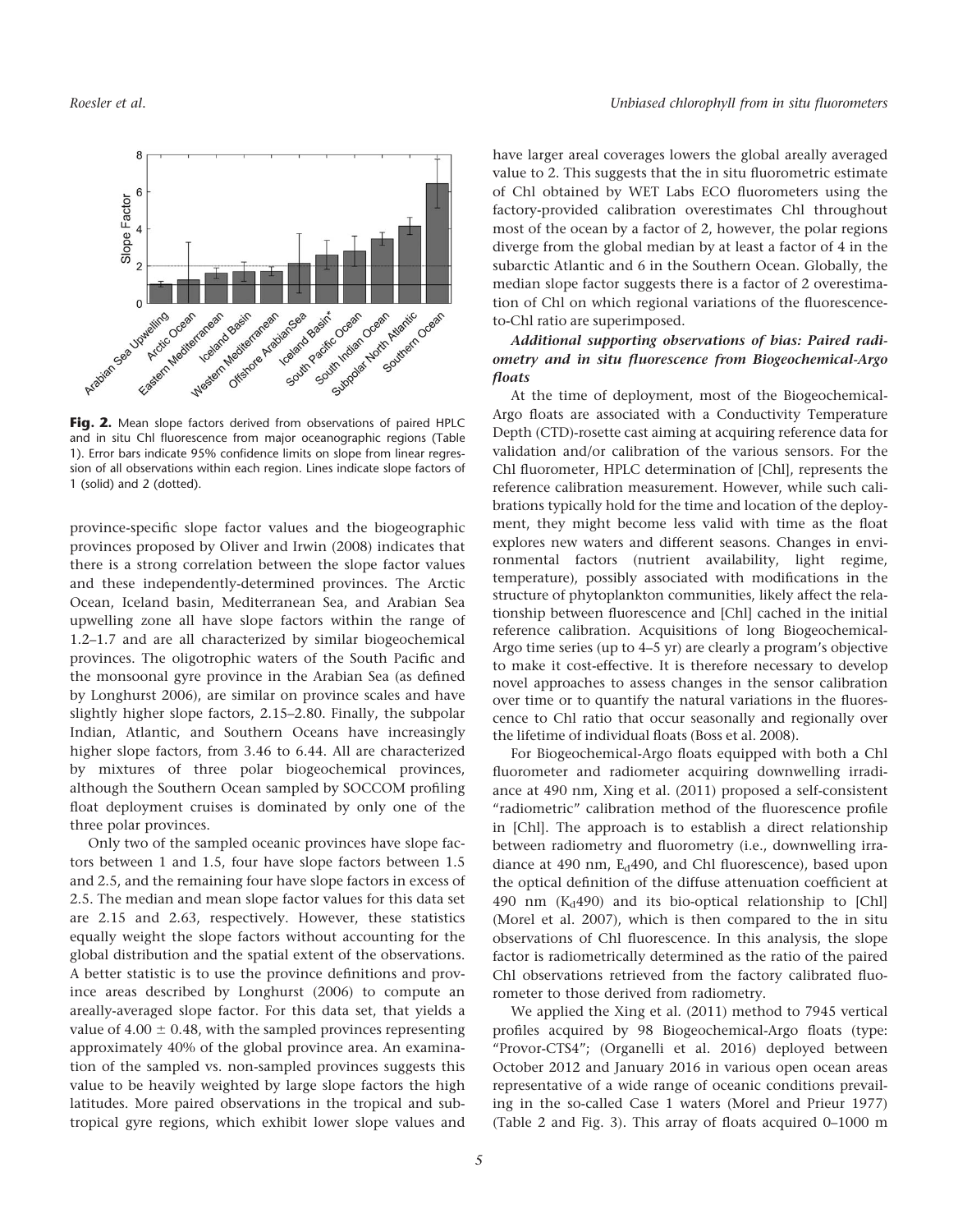Table 2. Number of floats and profiles for each of the 16 oceanic regions included in the Biogeochemical-Argo database. Mean slope factor (factory calibrated Chl/radiometric Chl) for each region computed from lifetime median slope factor for each float in the region.

| Region                       | <b>Basin</b>              | <b>Abbreviation</b> | $N^{\circ}$ float | $N^{\circ}$ profiles | Slope factor (radiometric) |
|------------------------------|---------------------------|---------------------|-------------------|----------------------|----------------------------|
| <b>Black Sea</b>             | <b>Black Sea</b>          | <b>BLACK SEA</b>    | 3                 | 214                  | $0.65 \pm 0.03$            |
| Mediterranean Sea            | Northwestern              | MED_NW              | 9                 | 630                  | $1.47 \pm 0.12$            |
|                              | Southwestern              | MED SW              | 6                 | 555                  | $1.56 \pm 0.10$            |
|                              | Tyrrhenian Sea            | MED TYR             | 6                 | 357                  | $1.47 \pm 0.09$            |
|                              | Ionian Sea                | <b>MED ION</b>      | 8                 | 719                  | $1.64 \pm 0.14$            |
|                              | Levantine Sea             | MED_LEV             |                   | 502                  | $1.80 \pm 0.11$            |
| Red Sea                      | Red Sea                   | RED SEA             | $\overline{2}$    | 78                   | $1.74 \pm 0.11$            |
| North Atlantic Subpolar Gyre | Labrador Sea              | NASPG LAS           | 12                | 878                  | $2.15 \pm 0.37$            |
|                              | Irminger Sea              | NASPG_IRM           | 10                | 455                  | $2.48 \pm 0.15$            |
|                              | <b>Iceland Basin</b>      | NASPG ICB           | 7                 | 833                  | $2.49 \pm 0.31$            |
| Subtropical gyres            | North Atlantic            | <b>NASTG</b>        | $\overline{4}$    | 341                  | $2.22 \pm 0.20$            |
|                              | South Atlantic            | SASTG               | 3                 | 349                  | $3.34 \pm 0.16$            |
|                              | South Pacific             | <b>SPSTG</b>        | 3                 | 263                  | $2.91 \pm 0.64$            |
| Southern Ocean               | Atlantic sector           | SO_ATL              | 2                 | 246                  | $4.30 \pm 1.36$            |
|                              | Atlantic to Indian sector | SO_ATOI             | 10                | 878                  | $3.89 \pm 0.69$            |
|                              | Indian sector             | SO IND              | 6                 | 647                  | $4.13 \pm 0.65$            |



Fig. 3. Stations sampled by 98 Biogeochemical-Argo floats between October 2012 and January 2016 (Table 2).

upward casts every 1–10 d, around local noon. A WET Labs ECOPUCK fluorometer (excitation 470 nm, emission 695 nm) provided vertical profiles of Chl fluorescence. A Satlantic OCR-504 multispectral radiometer supplied 0–250 m profiles of  $E_d$ 490. Raw data of both variables were first converted to geophysical units (mg Chl m<sup>-3</sup> and  $\mu$ W cm<sup>-2</sup>  $\text{nm}^{-1}$ ) using manufacturer-provided calibration coefficients.

Chl profiles were quality controlled following Schmechtig et al. (2015), corrected for NPQ (Xing et al. 2012) and the influence of dissolved and detrital organic material fluorescence (Xing et al. 2017).

The median value of the (radiometric) slope factors for each float was calculated over the lifetime of the float to address both the accuracy of the factory calibration with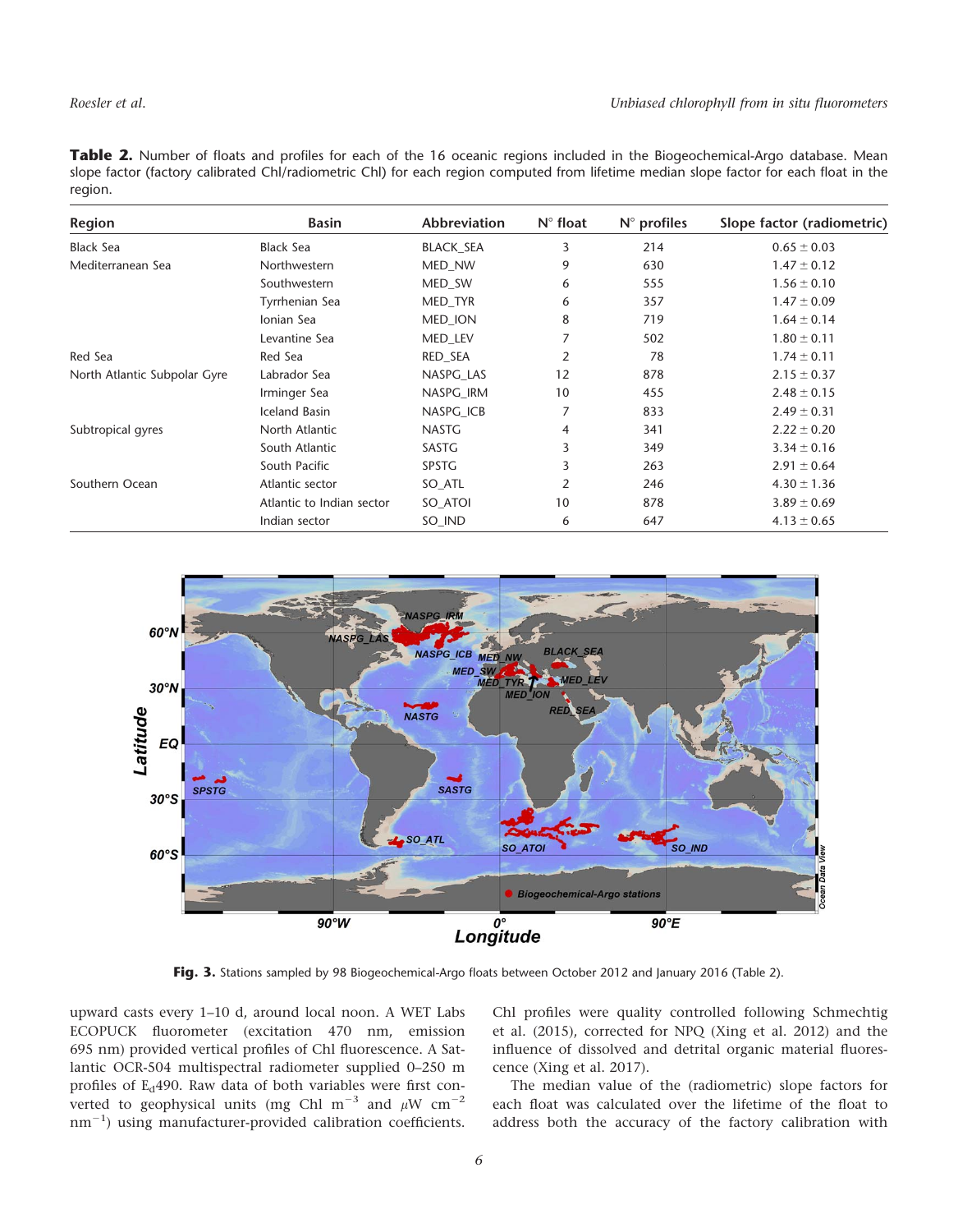

Fig. 4. Mean slope factors derived from ratio of factory calibrated Chl fluorescence to radiometrically-derived Chl (see text for details) obtained from profiling biogeochemical Argo floats described in Table 2. Error bars indicate 95% confidence limits on slope derived from regression of all observations within each region. Lines indicate slope factors of 1 (solid) and 2 (dotted).

respect to the temporal evolution of the environment and associated phytoplankton community that a float can encounter during its life-time. The Biogeochemical-Argo database was then split in 16 different regions (Table 2) and the mean slope factor value among the floats within the region was computed.

Except for the Black Sea, there is an overall overestimation of [Chl] at the global scale using the factory calibration as compared to the "radiometric" calibration (Fig. 4). Admittedly, the radiometric method is heavily dependent on the choice of the bio-optical relationship linking  $K_d$ 490 to [Chl] (Morel et al. 2007), which varies regionally and includes CDOM absorption, and hence influences the magnitude of overestimation. Nevertheless, this relationship was established from a global database representative of the diversity of open ocean waters, actually from the ultra-oligotrophic waters of the South Pacific Gyre to eutrophic waters associated to upwelling conditions along the South African coast. Thus, relying on this bio-optical relationship is sensible for investigating regional anomalies in the Chl fluorescence calibration slope factor.

The range of [Chl] overestimation by the factory calibrated fluorometer as assessed with the radiometric slope factor is consistent with that determined using the HPLC reference calibration (Fig. 2). In particular, it is clear that the factory calibration is overestimating [Chl] in Southern Ocean waters by at least a factor of 4. Similarly, radiometricallydetermined [Chl] is overestimated in the three basins of the North Atlantic Subpolar gyre by a factor of 2.2–2.5. As found for the HPLC-derived slope factor, the factory calibrated fluorometers overestimated the radiometrically-determined [Chl] in the Mediterranean Sea by a factor of 1.5–1.8 with

the previously observed trend from the western mesotrophic waters (lowest values) to the eastern oligotrophic waters (highest values). The radiometric slope factor in the subtropical gyres is higher in the southern hemisphere (3.4 in the Atlantic and 2.9 in the Pacific, similar to the HPLC-derived slope factor) than in the northern hemisphere (2.2 in the Atlantic). Finally, the particular case of the Black Sea (slope factor of 0.7) reinforces the utility of the radiometric approach to refine and better constrain the calibrations for float time series. Indeed, the underestimation clearly illustrates that the global  $K_d490$  vs. [Chl] relationship expectedly does not apply to waters with known high CDOM content (Suetin et al. 2002; Kopelevich et al. 2010). Additionally, the contribution of fluorescence by CDOM, detected by chlorophyll fluorometers (Proctor and Roesler 2010; Xing et al. 2017), will further reduce the apparent slope-factor.

Additional supporting observations of bias: Paired absorption line height and in situ fluorescence

We have compiled two data sets for which paired absorption line height and in situ Chl fluorescence observations were collected. The first is from an underway flow through bio-optical package (WET Labs acs and WETStar Chl fluorometer) during the TARA-Oceans cruise (Fig. 5A, Boss et al. 2013). The second is derived from moored bio-optical sensors (WET Labs ac9s and ECO Chl fluorometers) deployed in the Gulf of Maine (Roesler and Barnard 2013). In both data sets, the absorption line height was calibrated with HPLCbased [Chl]. The two line height conversion factors presented in the two papers do not result in statistically different estimates of Chl. The inclusion of both data sets is intended to provide a sense of how the slope factor varies spatially along a cruise transect and through time at one location, respectively.

While much of the Tara Oceans absorption-based slope factors are close to unity with a median value of  $1.36 \pm 1.10$ (Fig. 5B), there are strong regional patterns. Observations from the South Pacific subequatorial waters provide slope factors consistently close to 3 (with some values in excess of 6), as was found with the HPLC-derived slope factors. The patterns are also reminiscent of spatial patterns of iron limitation identified by Behrenfeld et al. (2006). The absorptionbased slope factor observations from the North Pacific subtropical waters are between 0.5 and 1, clearly lower than those derived either from HPLC or radiometry. At this point, it is unclear if this is an anomaly of the method or a true anomaly as we do not have HPLC-based or radiometer-based slope factors for these waters.

The observational time series from the Gulf of Maine mooring from May 2008 to September 2008, exhibited a median absorption-based slope factor of  $2.04 \pm 0.05$ , with values consistently above 1 (range: 1.03–3.19; Fig. 6). The temporal patterns in the slope factor vary on time scales consistent with succession of phytoplankton community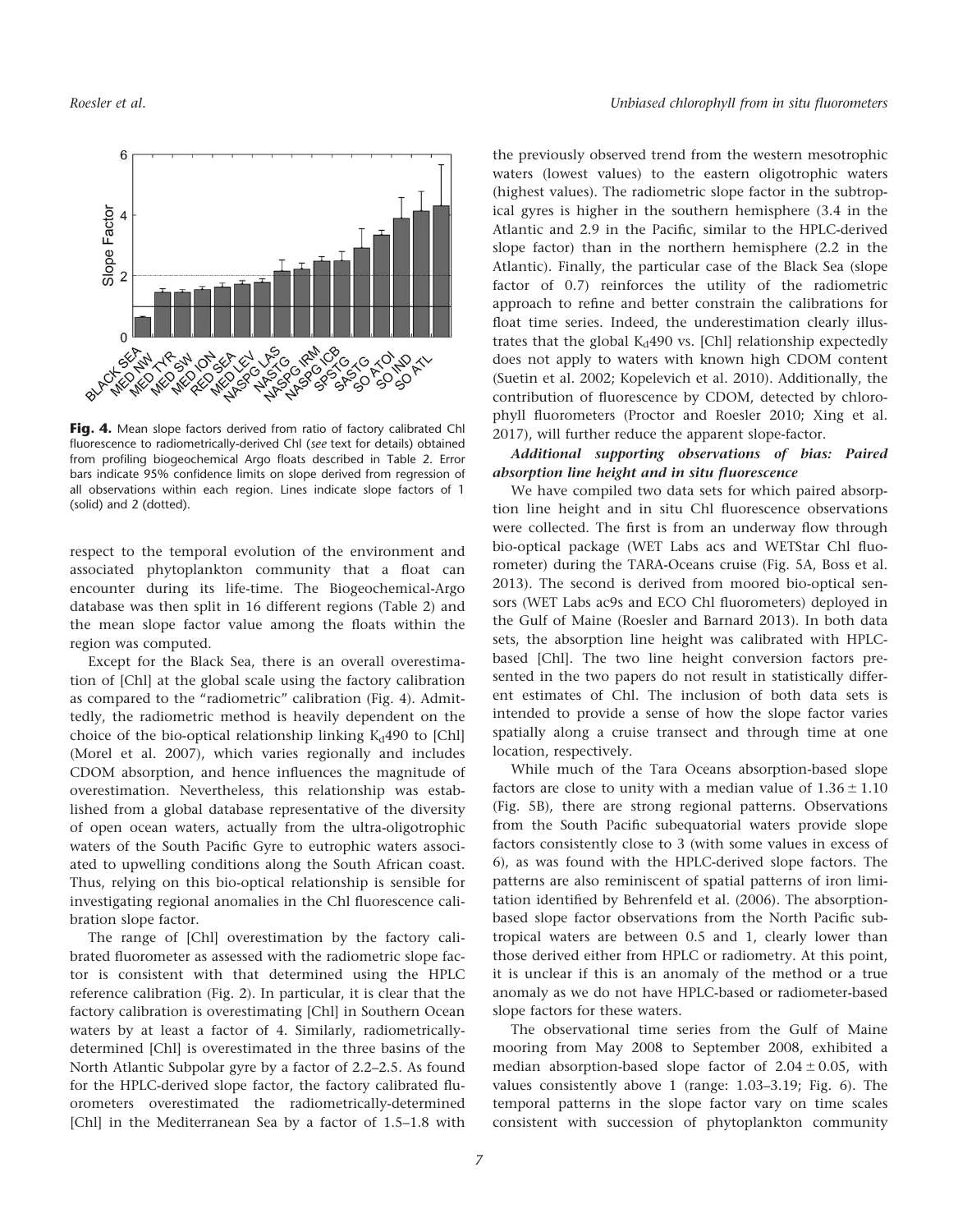

Fig. 5. (A) Variations in the underway slope factor derived from the ratio of factory calibrated Chl fluorescence and the Chl derived from absorption line height (Boss et al. 2013; Roesler and Barnard 2013) along the cruise track of the R/V Tara. (B) Daily observations of paired factory calibrated Chl fluorescence and the Chl derived from absorption line height. Observations impacted by NPQ were removed from the daily median, error bars indicate the standard deviation of observations in the daily median. Symbols color coded by latitude for comparison with cruise track locations in (A). Lines indicate slope factors of 0.5 (dash), 1 (solid), and 2 (dotted).



Fig. 6. Time series observations of the absorption-based slope factor derived from paired estimates of [Chl] from factory calibrated Chl fluorescence and ac9 absorption line height (Roesler and Barnard 2013) for 4 months in 2008. Data were collected from mooring D02 as part of the Gulf of Maine Ocean Observing System (GoMOOS) in Harpswell Sound, Casco Bay. Lines indicate slope factors of 0.5 (dash), 1 (solid), and 2 (dotted).

composition, as was confirmed with microscopic evaluations (Roesler and Barnard 2013). Slope factors values between 1 and 2 were associated with diatom-dominated communities, while values between 2 and 3 were associated with dinoflagellate-dominated communities.

#### Sources of variability in the calibration slope

The choice of calibration standard determines the factory calibration. Unlike benchtop fluorometers which can be calibrated with a solution of purified Chl in acetone, WET Labs ECO series fluorometers provide excitation with a 470 nm LED, which does not excite Chl in extract, but does excite photosynthetic accessory pigments in vivo. Current standard factory protocols for WET Labs ECO Chl fluorometers include gain adjustments for each sensor in a uranine solution to yield a constant calibration factor. The factory has quantified a transfer function between the uranine solution and a single calibration with a monospecific culture of the diatom Thalassiosira weisflogii with unspecified growth conditions. In contrast, the experiments conducted by Proctor and Roesler (2010), and expanded by recent experiments at Laboratoire d'Océanographie de Villefranche-sur-Mer (LOV) (using additional cultures of RCC42 Synechococcus sp., RCC233 Tetraselmis sp., and RCC834 Micromonas pusilla obtained from Roscoff RCC), were made on various cultures under controlled conditions and revealed that calibration slopes vary by over an order of magnitude depending upon phytoplankton species, consistent with Strickland (1968), and that the slope factor varied from approximately 0.5 to nearly 6, consistent with the global range (Fig. 7). This source of variability is captured by the Chl-specific absorption coefficient in Eq. 2 which is controlled by the cell size distribution and composition of photosynthetic accessory pigments, and by the fluorescence quantum yield which is controlled by light history and nutrient status.

There are three important conclusions to be drawn from these results. (1) There is a very large variability in calibration slope between species (even within taxonomic orders) that greatly exceeds the variability within a species due to photoacclimation or growth phase (error bars in Fig. 7). (2) The WET Labs calibration relies on only one species at a single (unspecified) growth condition. Thus the selection of the calibration standard can easily lead to significant over- or underestimation of in situ [Chl]. (3) The median slope factor for this set of 18 cultures grown under a range of conditions and in a variety of growth stages is 1.97, consistent with the global median bias. This median value is statistically identical to that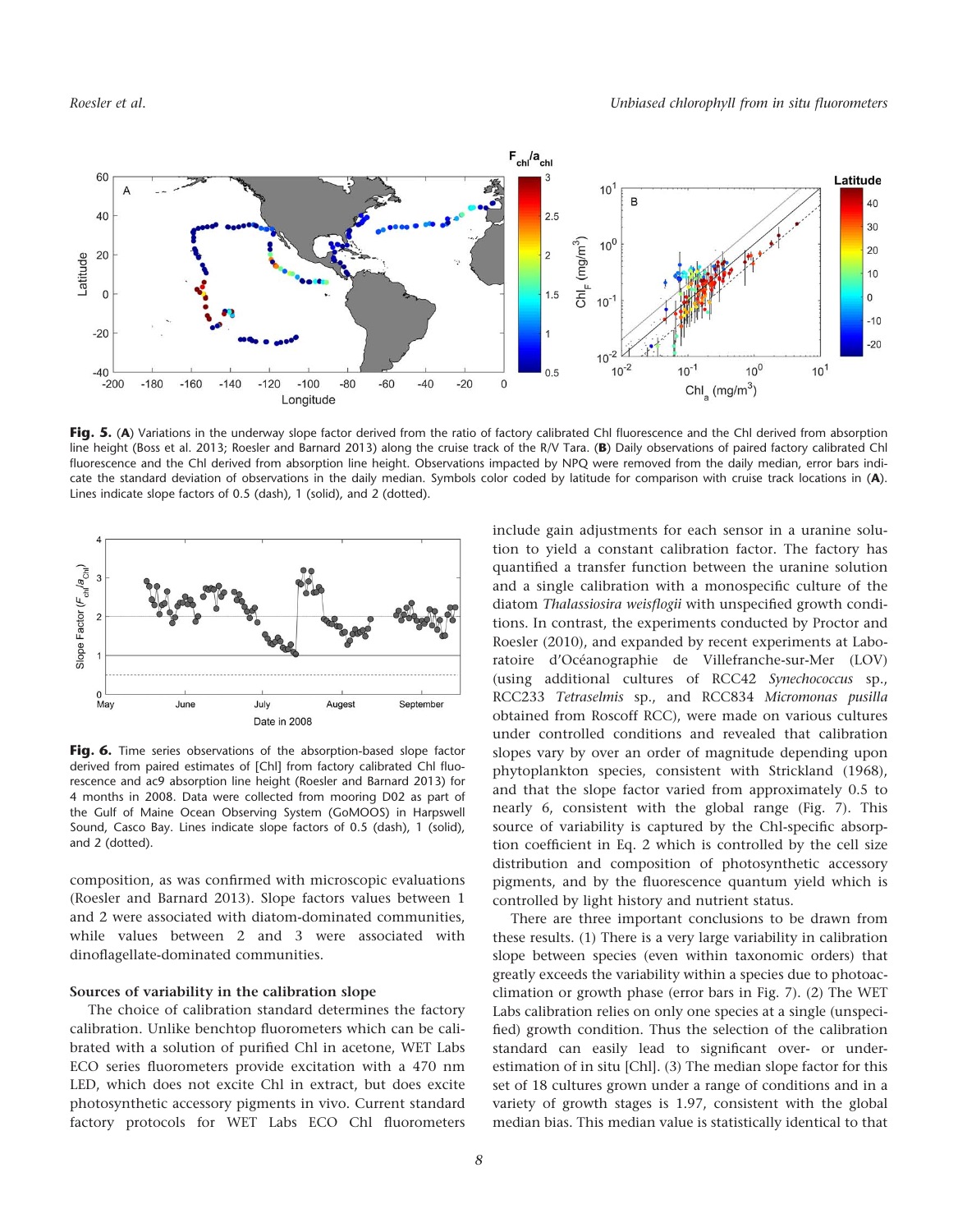

the WET Labs ECO series 470 nm excitation, 695 nm emission fluorometers. Each laboratory calibration slope was calculated using a type II regression of a standard curve for monospecific cultures in the laboratory  $(Cal<sub>Lab</sub>)$ . The raw fluorescence observations were converted to Chl using the factory calibration (Calfactory), the ratio yielding the slope factor. For each species, the error bar represents the uncertainty propagated from the standard deviation of the calibration slopes obtained from cultures grown in limiting and saturating irradiances, cultures harvested in exponential growth phase and those obtained from a time course growth experiment hence providing quantitation of the natural variations within a species. Lines indicate slope factors of 1 (solid) and 2 (dotted). Figure modified from Proctor and Roesler (2010) with additional species.

obtained from the culture of Thalassiosira pseudonana, a centric diatom. The standard deviation on the median is very low but represents multiple calibration experiments obtained from four purchased cultures (2004, 2010, 2011, and 2016), from two sources (Bigelow CCMP, now NCMA, [https://ncma.bige](https://ncma.bigelow.org/)[low.org/,](https://ncma.bigelow.org/) and Roscoff RCC, [http://roscoff-culture-collection.](http://roscoff-culture-collection.org) [org/](http://roscoff-culture-collection.org)), grown and harvested under multiple conditions of light (50  $\mu$ mol photons m<sup>-2</sup> s<sup>-1</sup> and 250  $\mu$ mol photons m<sup>-2</sup> s<sup>-1</sup>) and growth phase (early and late exponential and stationary phase in batch cultures, exponential phase in semi-continuous culture) and performed in four different research laboratories (Bigelow Laboratory, University of Maine, Bowdoin College, LOV). The only consistent factor in these calibration experiments is the principal investigator in charge of them (C. Roesler).

WET Labs ECO series digital Chl fluorometers have been deployed on the Gulf of Maine moored array since July 2001 (Pettigrew and Roesler 2005). Over time a number of different instrument models have been used, ranging from DFLS, FLS, BBFL2, and FLN, which represent the time course of evolution of the modern ECO version. Factory calibrations for each sensor were compared with those derived from laboratory calibrations using cultures of T. pseudonana for 55 sensors over the time course 2001–2016. Each laboratory calibration is based upon approximately nine dilutions of



Fig. 8. Histogram of median slope factors for 55 WET Labs, digital fluorometer sensors in the ECO series from 2001 through 2016. The slope factor for each sensor was computed over the lifetime of the sensor and comprises from 3 to 17 separate calibrations (factory and laboratory) depending upon the lifetime of the sensor.

the culture, where the [Chl] for each dilution is determined from triplicate samples of extracted fluorometry. [Chl] is validated for each calibration experiment with HPLC. The median extracted fluorometry slope factor (i.e., ratio of [Chl] derived from factory calibrated in situ fluorometer to [Chl] derived from extracted samples) for each sensor is shown in Fig. 8. The factory calibration values exceed the laboratory calibration in each case; the slope factors have a range of 1.25–4.25. The slope factor is lower for older generation sensors such as the DFLS (mean 1.7) and FLS (mean 1.5) compared to the newer generation sensors BBF (mean 2.18) and FLN (mean 2.16). The median slope factor for the most recent ECO sensors (BBF and FLN) calibrated in the last 5 yr was  $2.08 \pm 0.05$ .

#### Recommendations

Accuracy and precision are the two important considerations in obtaining quality observations. It can be argued that precision is less important as it can be improved by making more measurements, while this is not true for accuracy (bias). Precision becomes more important in the open ocean where signals are low and approaching sensor limits. Both precision and accuracy are critical when selecting sensors to provide insights into global processes that will be assessed by a large number of researchers on diverse platforms and under extremely different oceanographic regimes. The WET Labs ECO series digital Chl fluorometers have been a workhorse in terms of sheer numbers of deployed sensors, and the quantity and quality of retrieved data. As the demands for precision requirements increased, industry improvements have been provided. However, the in situ validation of the factory calibrated observations against paired HPLC Chl values has pointed to a bias in the global data base. The bias is consistently observed in other bio-optical proxies of Chl calibrated to HPLC such as in situ radiometry and absorption line height. A critical aspect to these analyses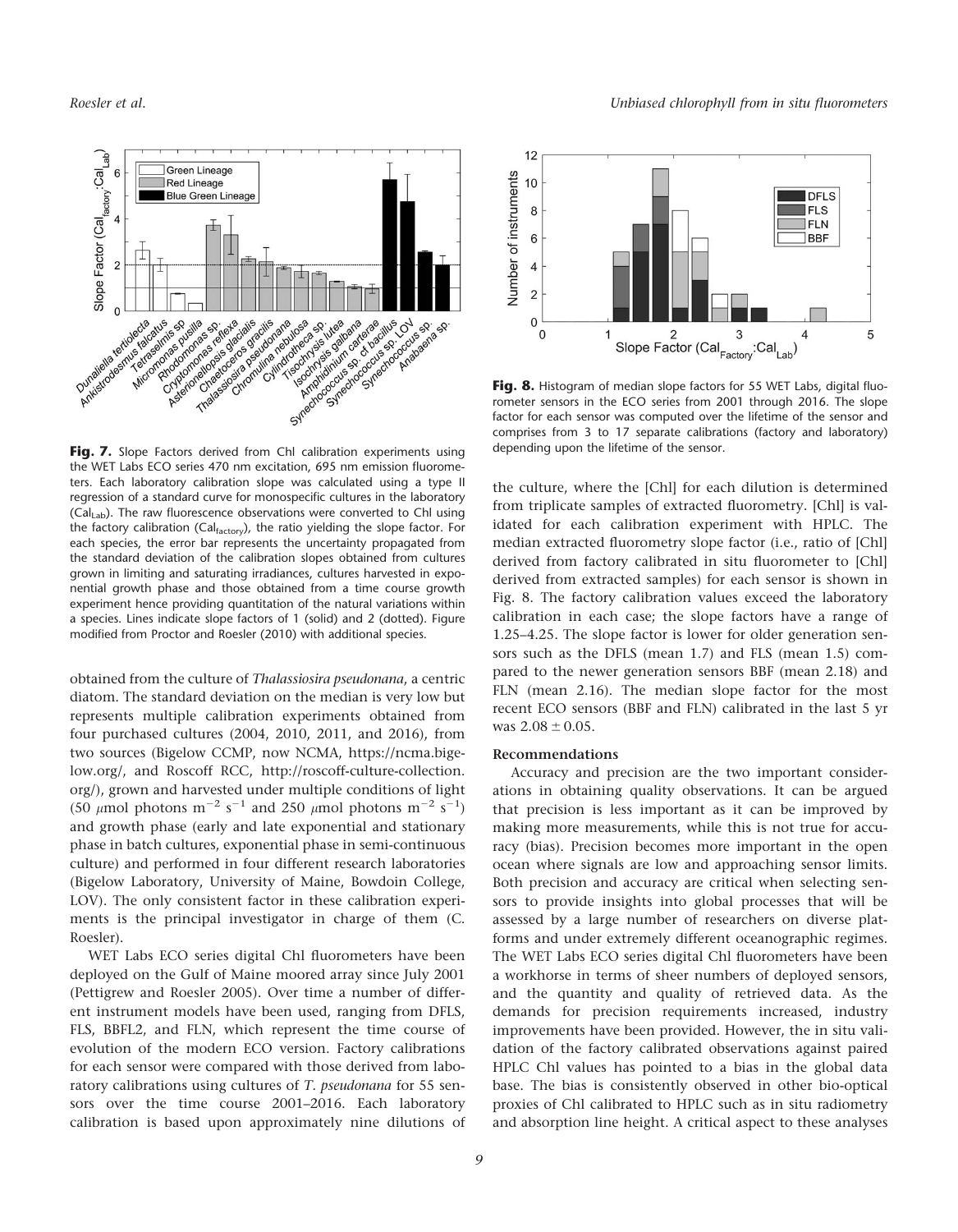

Fig. 9. Time series of daily observations of in situ Chl fluorescence calibrated by the factory (grey) or in the lab with cultures of T. pseudonana (green). MODIS Aqua 8-d Chl observations for the  $0.1^{\circ} \times 0.1^{\circ}$  box around NERACOOS mooring A off Cape Ann, Massachusetts (data modified from Roesler 2014).

is the removal or correction of NPQ from the in situ factory calibrated fluorescence observations. NPQ is maximal at the surface and decreases exponentially with depth and with the downwelling irradiance. NPQ can be observed in the near surface waters as early as 1 to 2 h after sunrise and may persist until sunset. The bias quantified here does not include observations impacted by NPQ (except potentially the radiometric approach, for which a correction was applied). Including NPQ-impacted fluorescence reduces the apparent slope factor but in a manner not well constrained (i.e., it may provide a closer estimate of [Chl] but for the wrong reasons). In lieu of HPLC validation samples, extractive fluorometric chlorophyll is often measured. While this method is a standard oceanographic protocol (Holm-Hansen et al. 1965), it carries known uncertainties, including variations in chl-specific absorption coefficient and fluorescence quantum yield, and interference of Chl b and/or pheophytin (Lorenzen and Newton Downs 1986; Welschmeyer 1994). Fluorometry was also found to underestimate Chl concentration compared to HPLC methods (Trees et al. 1985; Dos Santos et al. 2003).

In many situations, HPLC validation samples may not be available, such as for moored or floating platforms after deployment. We recommend that using satellite ocean color estimates of Chl can provide some measure of real time validation (and sensor drift), as this product is also calibrated to HPLC Chl (Boss et al. 2008; Lavigne et al. 2012). We caution that this approach be used only for regions for which in situ validation of the ocean color algorithm is in good agreement with HPLC (Szeto et al. 2011). As an example of this strategy, Fig. 9 exhibits a time series of daily Chl obtained from WET Labs factorycalibrated in situ fluorometers deployed off Cape Ann, Massachusetts (grey symbols). These same sensors were calibrated in the laboratory with cultures of T. pseudonana as described above (green symbols). The time series of MODIS 8-d Chl estimates (black symbols) computed from a  $0.1^{\circ} \times 0.1^{\circ}$  box around the mooring exhibits general agreement to the in situ observations. Histograms of the three data sets indicates that the factory calibrated in situ fluorescence has the factor of 2 bias relative to the laboratory calibrated values (median 3.10 mg Chl  $m^{-3}$  and 1.65 mg Chl  $m^{-3}$ , respectively). The MODerate resolution Imaging Spectroradiometer (MODIS) estimated Chl exhibits similar median (1.73 mg Chl  $m^{-3}$ ) and spread of observations consistent with the laboratory calibrations.

The sources of natural variability in the calibration slope are well known and have been quantified, further supporting the observed in situ bias. Given these field and laboratory results, we suggest that the oceanographic community take into account the bias at the data processing step to correct their data. We recommend against an industry correction of the bias because such corrections lead to uncertainty on the user end of which calibration applies to which data set. By placing the responsibility on to the user, each data set can be evaluated for the statement in the metadata and in publications "The community-established calibration bias of 2 for the WET Labs ECO-series fluorometer was applied to these in situ fluorometric chlorophyll values."

## Conclusions

Quantifying phytoplankton biomass in situ using in vivo Chl fluorescence is at once the most routine observation and one of the most complicated. There are many sources of uncertainty arising from measurement and data analysis, most of which have been well documented. There is a large source of natural variability which may be viewed as an impediment to quantifying Chl concentration and hence phytoplankton biomass. However, the importance of the measurement, combined with the large and meaningful dynamic range of values,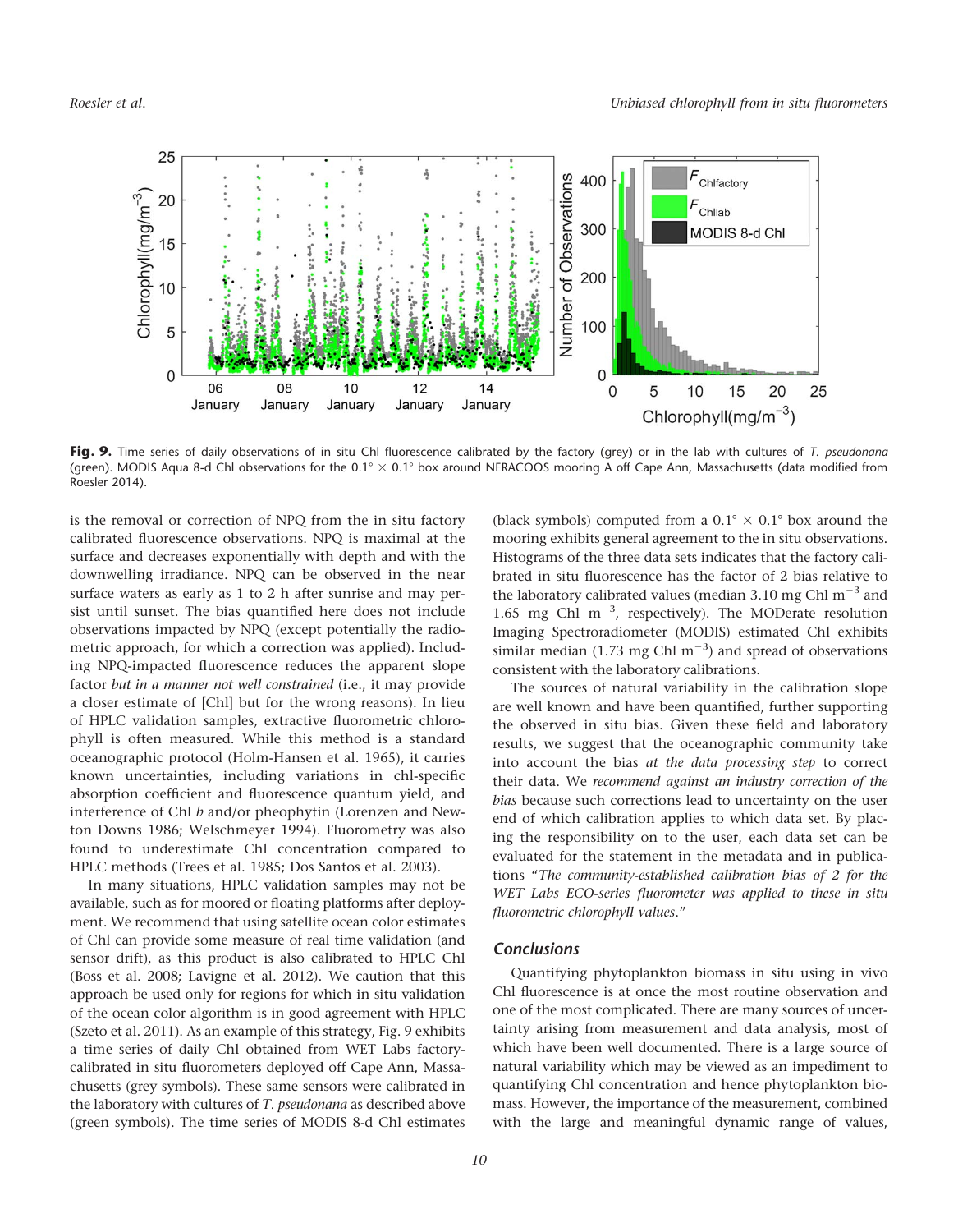outweigh the measurement and natural sources of uncertainty. As the community expands the global coverage of fluorometric Chl observations, clear patterns in natural variations in the ratio of fluorescence to Chl concentration emerge and, in turn, provide insight into community composition and structure. It is still critical, in light of the natural variations in fluorescence to Chl ratio, to provide improvements in the quantitative retrieval of Chl concentration. Here, we present evidence for a bias in factory calibrations observed from field data and explained by controlled laboratory calibrations. We recommend a correction of this bias at the data processing step with the goal of improving the accuracy of in situ estimates of chlorophyll concentration from WET Labs ECO series Chl fluorometers. The bias of 2 is significant; a factor of two improvement in accuracy is critical for correcting global data bases and providing accurate inputs to global biogeochemical models. Our results imply a recommendation for the community to evaluate both (1) the instrument specific biases for other manufacturers using global data sets of matched in situ Chl fluorescence and HPLC and (2) local biases induced by natural variations in the fluorescence to Chl ratio.

The ongoing implementation of the Biogeochemical-Argo program (Biogeochemical-Argo Planning Group 2016; Johnson and Claustre 2016), where both radiometric and Chl fluorescence have been identified as core measurements, is progressively contributing to a drastic increase in the amount of acquired Chl fluorescence profiles. The radiometric calibration method might appear as a way to complement the initial HPLC reference calibration and its nuances over the float lifetime (albeit with the uncertainty induced by a necessary NPQ correction for near-surface daytime measurements). Indeed the radiometric calibration allows profiles acquired by different floats in different areas to become potentially intercomparable because of the link to a single currency: the bio-optical relationships. Additionally, the method might also work with other Chl fluorescence sensors because it is the shape of the fluorescence profile, not the magnitude that is used to calculate the slope factor. Finally, these methods might help to identify variations in the fluorescence to Chl relationships (linked to phytoplankton communities, light, and nutrient status) or in the  $K_d$  to Chl relationships (as due to varying proportions of phytoplankton, CDOM and non-algal particle optical properties and concentrations). In any case, such variations are not instrumental but reveal natural variability that deserves to be better addressed. Densifying the data base through float acquisition might be seen as a way to identify key oceanic areas or time scales where this natural variability could be more mechanistically understood through dedicated cruises.

## References

Antoine, D., F. d'Ortenzio, S. B. Hooker, G. Bécu, B. Gentili, D. Tailliez, and A. J. Scott. 2008. Assessment of uncertainty

in the ocean reflectance determined by three satellite ocean color sensors (MERIS, SeaWiFS and MODIS-A) at an offshore site in the Mediterranean Sea (BOUSSOLE project). J. Geophys. Res. Oceans 113: 22. [10.1029/2007JC004472](http://dx.doi.org/10.1029/2007JC004472 )

- Babin, M., A. Morel, and B. Gentili. 1996. Remote sensing of sea surface sun-induced chlorophyll fluorescence: Consequences of natural variations in the optical characteristics of phytoplankton and the quantum yield of chlorophyll a fluorescence. Int. J. Remote Sens. 17: 2417-2448. doi: [10.1080/01431169608948781](http://dx.doi.org/10.1080/01431169608948781)
- Banse, K. 1977. Determining the carbon-to-chlorophyll ratio of natural phytoplankton. Mar. Biol. 41: 199–212. doi: [10.1007/BF00394907](http://dx.doi.org/10.1007/BF00394907)
- Banse, K., and D. C. English. 2000. Geographical differences in seasonality of CZCS-derived phytoplankton pigment in the Arabian Sea for 1978–1986. Deep-Sea Res. Part II Top. Stud. Oceanogr. 47: 1623–1677. doi[:10.1016/S0967-0645\(99\)00157-5](http://dx.doi.org/10.1016/S0967-0645(99)00157-5)
- Behrenfeld, M. J., and Z. S. Kolber. 1999. Widespread iron limitation of phytoplankton in the South Pacific Ocean. Science 283: 840–843. doi:[10.1126/science.283.5403.840](http://dx.doi.org/10.1126/science.283.5403.840)
- Behrenfeld, M. J., and E. Boss. 2006. Beam attenuation and chlorophyll concentration as alternative optical indices of phytoplankton biomass. J. Mar. Res. 64: 431–451. doi: [10.1357/002224006778189563](http://dx.doi.org/10.1357/002224006778189563)
- Behrenfeld, M. J., K. Worthington, R. M. Sherrell, F. P. Chavez, P. Strutton, M. McPhaden, and D. M. Shea. 2006. Controls on tropical Pacific Ocean productivity revealed through nutrient stress diagnostics. Nature 442: 1025-1028. doi[:10.1038/nature05083](http://dx.doi.org/10.1038/nature05083)
- Biogeochemical-Argo Planning Group. 2016. The scientific rationale, design and implementation plan for a Biogeochemical-Argo float array. In K. Johnson and H. Claustre [eds.]. doi:[10.13155/46601](http://dx.doi.org/10.13155/46601)
- Booth, B. C. 1993. Estimating cell concentration and biomass of autotrophic plankton using microscopy, p. 199– 205. In P. F. Kemp, B. F. Sherr, E. B. Sherr, and J. J. Cole [eds.] Handbook of methods in aquatic microbial ecology. Lewis Publishers.
- Boss, E., D. Swift, L. Taylor, P. Brickley, R. Zaneveld, S. Riser, M. J. Perry, and P. G. Strutton. 2008. Observations of pigment and particle distributions in the western North Atlantic from an autonomous float and ocean color satellite. Limnol. Oceanogr. 53: 2112. doi[:10.4319/](http://dx.doi.org/10.4319/lo.2008.53.5_part_2.2112) [lo.2008.53.5\\_part\\_2.2112](http://dx.doi.org/10.4319/lo.2008.53.5_part_2.2112)
- Boss, E., M. Picheral, T. Leeuw, A. Chase, E. Karsenti, G. Gorsky, L. Taylor, W. Slade, J. Ras, H. Claustre. 2013. The characteristics of particulate absorption, scattering and attenuation coefficients in the surface ocean; Contribution of the Tara Oceans expedition. Methods Oceanogr. 7: 52– 62. doi[:10.1016/j.mio.2013.11.002](http://dx.doi.org/10.1016/j.mio.2013.11.002)
- Boss, E. B., and N. Haëntjens. 2016. Primer regarding measurements of chlorophyll fluorescence and the backscattering coefficient with WETLabs FLBB on profiling floats. SOC-COM Tech. Rep.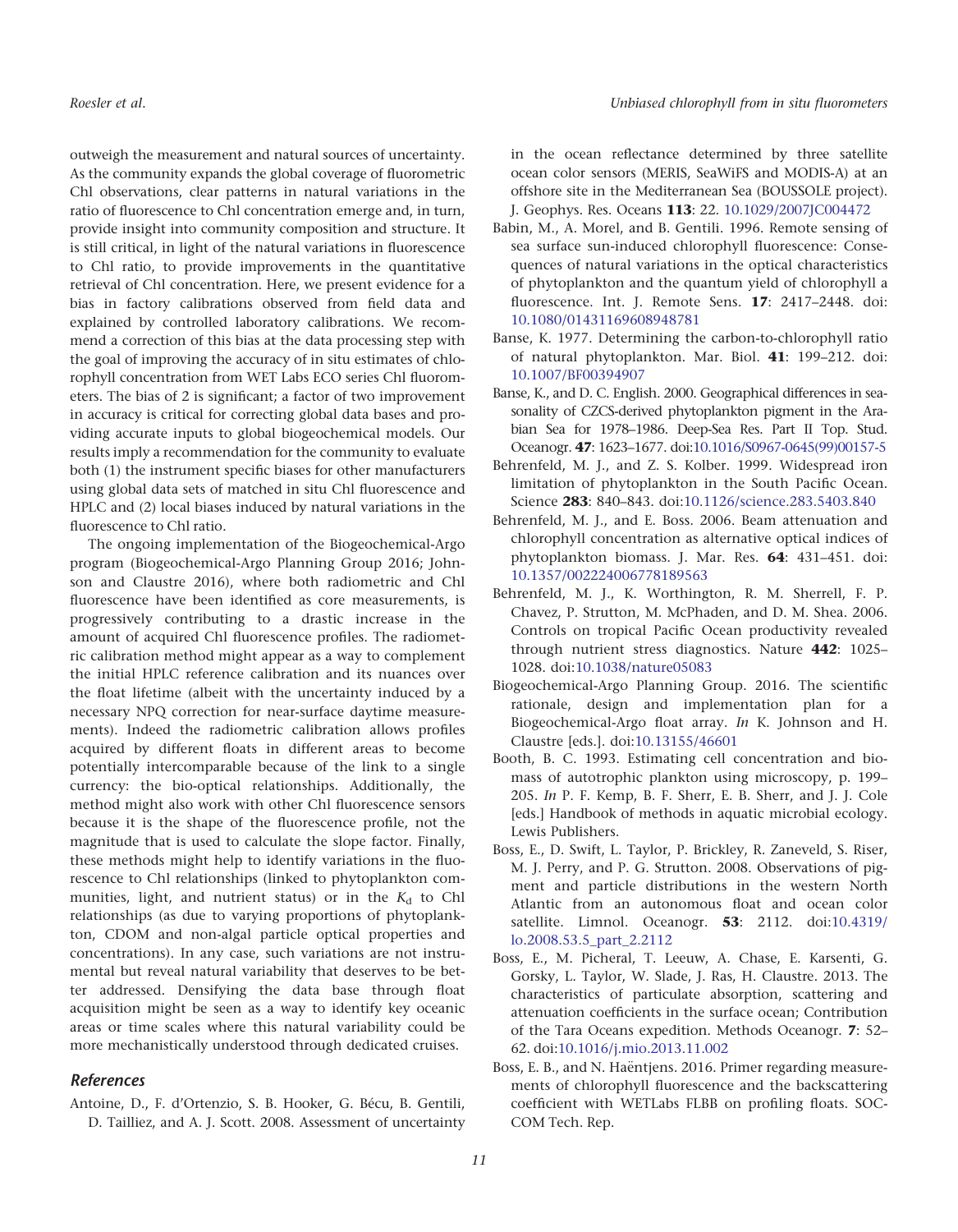- Bricaud, A., A. Morel, and L. Prieur. 1983. Optical efficiency factors of some phytoplankters. Limnol. Oceanogr. 28: 17. doi[:10.4319/lo.1983.28.5.0816](http://dx.doi.org/10.4319/lo.1983.28.5.0816)
- Briggs, N., M. J. Perry, I. Cetinić, C. Lee, E. D'Asaro, A. M. Gray, and E. Rehm. 2011. High-resolution observations of aggregate flux during a sub-polar North Atlantic spring bloom. Deep-Sea Res. Part I Oceanogr. Res. Pap. 58: 1031– 1039. doi[:10.1016/j.dsr.2011.07.007](http://dx.doi.org/10.1016/j.dsr.2011.07.007)
- Cetinic´, I., M. J. Perry, E. D'Asaro, N. Briggs, N. Poulton, M. E. Sieracki, and C. M. Lee. 2015. A simple optical index shows spatial and temporal heterogeneity in phytoplankton community composition during the 2008 North Atlantic Bloom Experiment. Biogeosciences 12: 2179– 2194. doi[:10.5194/bg-12-2179-2015](http://dx.doi.org/10.5194/bg-12-2179-2015)
- Claustre, H., A. Morel, M. Babin, C. Cailliau, D. Marie, J. C. Marty, D. Tailliez, and D. Vaulot. 1999. Variability in particle attenuation and chlorophyll fluorescence in the tropical Pacific: Scales, patterns, and biogeochemical implications. J. Geophys. Res. Oceans 104: 3401–3422. doi[:10.1029/98JC01334](http://dx.doi.org/10.1029/98JC01334)
- Claustre, H., and others. 2004. An intercomparison of HPLC phytoplankton pigment methods using in situ samples: Application to remote sensing and database activities. Mar. Chem. 85: 41–61. doi[:10.1016/j.marchem.2003.09.002](http://dx.doi.org/10.1016/j.marchem.2003.09.002)
- Cloern, J. E., C. Grenz, and L. Vidergar-Lucas. 1995. An empirical model of the phytoplankton chlorophyll: Carbon ratio-the conversion factor between productivity and growth rate. Limnol. Oceanogr. 40: 1313–1321. doi: [10.4319/lo.1995.40.7.1313](http://dx.doi.org/10.4319/lo.1995.40.7.1313)
- Coupel, P., D. Ruiz-Pino, M. A. Sicre, J. F. Chen, S. H. Lee, N. Schiffrine, H. L. Li, and J. C. Gascard. 2015. The impact of freshening on phytoplankton production in the Pacific Arctic Ocean. Prog. Oceanogr. 131: 113–125. doi:[10.1016/](http://dx.doi.org/10.1016/j.pocean.2014.12.003) [j.pocean.2014.12.003](http://dx.doi.org/10.1016/j.pocean.2014.12.003)
- Crombet, Y., and others. 2011. Deep silicon maxima in the stratified oligotrophic Mediterranean Sea. Biogeosciences 8: 459–475. doi[:10.5194/bg-8-459-2011](http://dx.doi.org/10.5194/bg-8-459-2011)
- Cullen, J. C. 1982. The deep chlorophyll maximum: Comparing profiles of chlorophyll a. Can. J. Fish. Aquat. Sci. 39: 12. doi:[10.1139/f82-108](http://dx.doi.org/10.1139/f82-108)
- Davis, R. F., C. C. Moore, J. R. V. Zaneveld, and J. M. Napp. 1997. Reducing the effects of fouling on chlorophyll estimates derived from long-term deployments of optical instruments. J. Geophys. Res. 102: 5. doi:[10.1029/96JC02430](http://dx.doi.org/10.1029/96JC02430)
- Do Rosário Gomes, H., J. I. Goes, S. G. P. Matondkar, E. J. Buskey, S. Basu, S. Parab, and P. Thoppil. 2014. Massive outbreaks of Noctiluca scintillans blooms in the Arabian Sea due to spread of hypoxia. Nat. Commun. 5:4862. doi: [10.1038/ncomms5862](http://dx.doi.org/10.1038/ncomms5862)
- D'Ortenzio, F., and M. Ribera D'alcalà. 2009. On the trophic regimes of the Mediterranean Sea: A satellite analysis. Biogeosciences 6: 139–148. doi:[10.5194/bg-6-139-2009](http://dx.doi.org/10.5194/bg-6-139-2009)
- D'Ortenzio, F., V. Thierry, G. Eldin, H. Claustre, P. Testor, C. Coatanoan, M. Tedetti, C. Guinet, A. Poteau, L. Prieur, D.

Lefevre, F. Bourrin, T. Carval, M. Coutx, V. Garcon, D. Thouron, M. Lacombe, P. Lherminier, H. Loisel, L. Mortier, and D. Antoine, 2010. White book on oceanic autonomous platforms for biogeochemical studies: Instrumentation and measure (PABIM). Version.

- D'Ortenzio, F., and others. 2014. Observing mixed layer depth, nitrate and chlorophyll concentrations in the northwestern Mediterranean: A combined satellite and NO3 profiling floats experiment. Geophys. Res. Lett. 41: 6443–6451. doi:[10.1002/2014GL061020](http://dx.doi.org/10.1002/2014GL061020)
- Dos Santos, A. C. A., M. C. Calijuri, E. M. Moraes, M. A. T. Adorno, P. B. Falco, D. P. Carvalho, G. L. B. Deberdt, and S. F. Benassi. 2003. Comparison of three methods for chlorophyll determination: Spectrophotometry and fluorimetry in samples containing pigment mixtures and spectrophotometry in samples with separate pigments through high performance liquid chromatography. Acta Limnol. Bras. **15**: 7–18. <http://www.ablimno.org.br/publiActa.php?issue=v15n3>
- Falkowski, P., and D. A. Kiefer. 1985. Chlorophyll a fluorescence in phytoplankton: Relationship to photosynthesis and biomass. J. Plankton Res. 7: 715–731. doi[:10.1093/](http://dx.doi.org/10.1093/plankt/7.5.715) [plankt/7.5.715](http://dx.doi.org/10.1093/plankt/7.5.715)
- Falkowski, P., and Z. Kolber. 1995. Variations in chlorophyll fluorescence yields in phytoplankton in the world oceans. Funct. Plant Biol. 22: 341–355. doi:[10.1071/PP9950341](http://dx.doi.org/10.1071/PP9950341)
- Geider, R. J. 1987. Light and temperature dependence of the carbon to chlorophyll a ration in microalgae and cyanobacteria: Implications for physiology and growth of phytoplankton. New Phytol. 106: 1–34. doi:[10.1111/j.1469-](http://dx.doi.org/10.1111/j.1469-8137.1987.tb04788.x) [8137.1987.tb04788.x](http://dx.doi.org/10.1111/j.1469-8137.1987.tb04788.x)
- Geider, R. J., H. L. M acintyre, and T. M. Kana. 1997. Dynamic model of phytoplankton growth and acclimation: Responses of the balanced growth rate and the chlorophyll a: Carbon ratio to light, nutrient-limitation and temperature. Oceanogr. Lit. Rev. 148: 187-200.
- Greene, R. M., Z. S. Kolber, D. G. Swift, N. W. Tindale, and P. G. Falkowski. 1994. Physiological limitation of phytoplankton photosynthesis in the eastern equatorial Pacific determined from variability in the quantum yield of fluorescence. Limnol. Oceanogr. 39: 1061–1074. doi:[10.4319/](http://dx.doi.org/10.4319/lo.1994.39.5.1061) [lo.1994.39.5.1061](http://dx.doi.org/10.4319/lo.1994.39.5.1061)
- Guinet, C., and others. 2013. Calibration procedures and first dataset of Southern Ocean chlorophyll a profiles collected by elephant seals equipped with a newly developed CTD-fluorescence tags. Earth Syst. Sci. Data 5: 15–29. doi: [10.5194/essd-5-15-2013](http://dx.doi.org/10.5194/essd-5-15-2013)
- Holm-Hansen, O., C. J. Lorenzen, R. W. Holmes, and J. D. H. Strickland. 1965. Fluorometric determination of chlorophyll. J. Cons. Int. Explor. Mer. 30: 12. doi[:10.1093/icesjms/30.1.3](http://dx.doi.org/10.1093/icesjms/30.1.3)
- Huot, Y., and M. Babin. 2011. Overview of fluorescence protocols: Theory, basic concepts, and practice, p. 31–74. In D. J. Suggett, O. Prášil, and M. A. Borowitzka [eds.], Chlorophyll fluorescence in aquatic sciences: Methods and applications. Developments in applied phycology. Springer.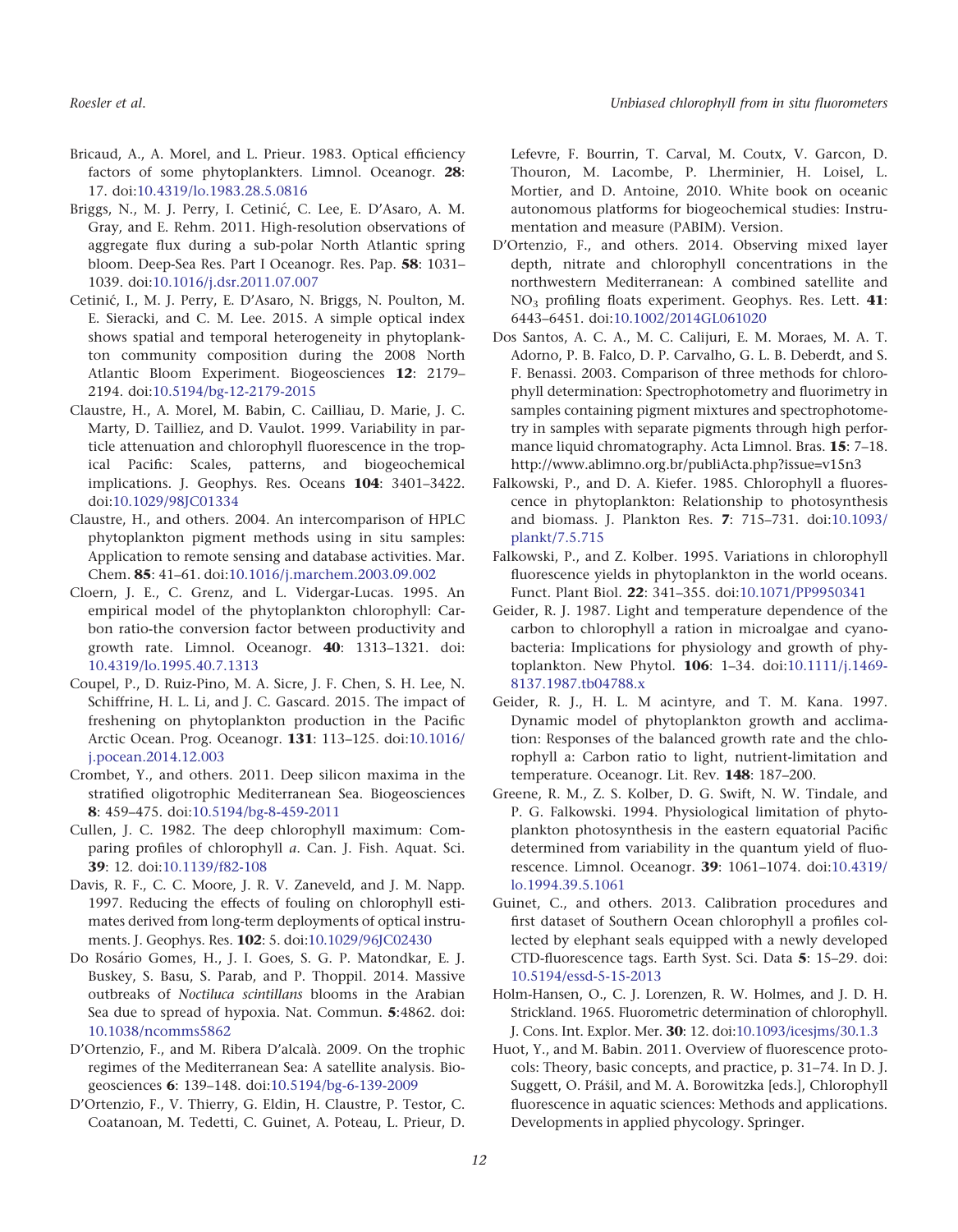- IOCCG. 2011. Bio-optical sensors on Argo floats. In H. Claustre [ed.], Reports of the International Ocean-Colour Coordinating Group. IOCCG, No. 11, IOCCG, Dartmouth, Canada.
- JCGM. 2008. Evaluation of measurement data guide to the expression of uncertainty in measurement. GUM: Guide to the expression of uncertainty in measurement, p. 134. International Organization for Standardization.
- Jeffrey, S., and G. Humphrey. 1975. New spectrophotometry equations for determining chlorophyll a, chlorophyll b, chlorophyll c-1 and chlorophyll c-2 in higher plants, algae and natural phytoplankton. Biochimie Physiol. Pflanzen 167: 191–194. doi[:10.1016/S0015-3796\(17\)30778-3](http://dx.doi.org/10.1016/S0015-3796(17)30778-3)
- Johnson, K., and H. Claustre. 2016. Bringing biogeochemistry into the Argo age. EOS 97. doi[:10.1029/2016EO051467](http://dx.doi.org/10.1029/2016EO051467)
- Kruskopf, M., and K. J. Flynn. 2006. Chlorophyll content and fluorescence responses cannot be used to gauge reliably phytoplankton biomass, nutrient status or growth rate. New Phytol. 169: 525–536. doi:[10.1111/j.1469-](http://dx.doi.org/10.1111/j.1469-8137.2005.01601.x) [8137.2005.01601.x](http://dx.doi.org/10.1111/j.1469-8137.2005.01601.x)
- Lavigne, H., F. D'Ortenzio, H. Claustre, and A. Poteau. 2012. Towards a merged satellite and in situ fluorescence ocean chlorophyll product. Biogeosciences 9: 2111–2125. doi: [10.5194/bg-9-2111-2012](http://dx.doi.org/10.5194/bg-9-2111-2012)
- Lavigne, H., F. D'ortenzio, M. R. D'Alcala, H. Claustre, R. Sauzède, and M. Gacic. 2015. On the vertical distribution of the chlorophyll a concentration in the Mediterranean Sea: A basin-scale and seasonal approach. Biogeosciences 12: 5021–5039. doi[:10.5194/bg-12-5021-2015](http://dx.doi.org/10.5194/bg-12-5021-2015)
- Longhurst, A. 1998. Ecological biogeography of the sea, p. 398. Academic Press.
- Longhurst, A. R. 2006. Ecological geography of the sea, 2nd ed. Academic Press.
- Lorenzen, C. J. 1966. A method for the continuous measurement of in vivo chlorophyll concentration. Deep-Sea Res. Oceanogr. Abstr. 13: 223–227. doi[:10.1016/0011-7471\(66\)91102-8](http://dx.doi.org/10.1016/0011-7471(66)91102-8)
- Lorenzen, C. J. 1967. Determination of chlorophyll and pheo-pigments: Spectrophotometric equations. Limnol. Oceanogr. 12: 343–346. doi[:10.4319/lo.1967.12.2.0343](http://dx.doi.org/10.4319/lo.1967.12.2.0343)
- Lorenzen, C. J., and J. Newton Downs. 1986. The specific absorption coefficients of chlorophyllide a and pheophorbide a in 90% acetone, and comments on the fluorometric determination of chlorophyll and pheopigments. Limnol. Oceanogr. 31: 4. doi:[10.4319/lo.1986.31.2.0449](http://dx.doi.org/10.4319/lo.1986.31.2.0449)
- Marra, J., and C. Langdon. 1993. An evaluation of an in situ fluorometer for the estimation of chlorophyll a, p. 41. Palisades NY, DTIC Document.
- Mitchell, B. G., and D. A. Kiefer. 1988. Chlorophyll a specific absorption and fluorescence excitation spectra for lightlimited phytoplankton. Deep-Sea Res. Part A Oceanogr. Res. Pap. 35: 639–663.
- Morel, A., and L. Prieur. 1977. Analysis of variations in ocean color. Limnol. Oceanogr. 22: 14. doi[:10.4319/lo.1977.22.4.0709](http://dx.doi.org/10.4319/lo.1977.22.4.0709)
- Morel, A., and A. Bricaud. 1981. Theoretical results concerning light absorption in a discrete medium, and

application to specific absorption of phytoplankton. Deep-Sea Res. Part A Oceanogr. Res. Pap. 28: 1375–1393. doi[:10.1016/0198-0149\(81\)90039-X](http://dx.doi.org/10.1016/0198-0149(81)90039-X)

- Morel, A., Y. Huot, B. Gentili, P. J. Werdell, S. B. Hooker, and B. A. Franz. 2007. Examining the consistency of products derived from various ocean color sensors in open ocean (case 1) waters in the perspective of a multi-sensor approach. Remote Sens. Environ. 111: 69–88. doi: [10.1016/j.rse.2007.03.012](http://dx.doi.org/10.1016/j.rse.2007.03.012)
- Morrison, J. R. 2003. In situ determination of the quantum yield of phytoplankton chlorophyll a fluorescence: A simple algorithm, observations, and a model. Limnol. Oceanogr. 48: 618–631. doi[:10.4319/lo.2003.48.2.0618](http://dx.doi.org/10.4319/lo.2003.48.2.0618)
- Morrison, J. R., and D. S. Goodwin. 2010. Phytoplankton photocompensation from space-based fluorescence measurements. Geophys. Res. Lett. 37: L06603. doi[:10.1029/](http://dx.doi.org/10.1029/2009GL041799) [2009GL041799](http://dx.doi.org/10.1029/2009GL041799)
- Neale, P. J., J. C. Cullen, and C. M. Yentsch. 1989. Bio-optical inferences from chlorophyll a fluorescence: What kind of fluorescence is measured in flow cytometry? Limnol. Oceanogr. 34: 9. doi:[10.4319/lo.1989.34.8.1739](http://dx.doi.org/10.4319/lo.1989.34.8.1739)
- Oliver, M. J., and A. J. Irwin. 2008. Objective global ocean biogeographic provinces. Geophys. Res. Lett. 35: L15601. doi[:10.1029/2008GL034238](http://dx.doi.org/10.1029/2008GL034238)
- Organelli, E., and others. 2016. A novel near-real-time qualitycontrol procedure for radiometric profiles measured by Bio-Argo floats: Protocols and performances. J. Atmos. Oceanic Technol. 33: 937–951. doi[:10.1175/JTECH-D-15-0193.1](http://dx.doi.org/10.1175/JTECH-D-15-0193.1)
- Parkhill, J. P., G. Maillet, and J. J. Cullen. 2001. Fluorescence-based maximal quantum yield for PSII as a diagnostic of nutrient stress. J. Phycol. 37: 517–529. doi:[10.1046/](http://dx.doi.org/10.1046/j.1529-8817.2001.037004517.x) [j.1529-8817.2001.037004517.x](http://dx.doi.org/10.1046/j.1529-8817.2001.037004517.x)
- Pettigrew, N. R., and C. Roesler. 2005. Implementing the Gulf of Maine ocean observing system (GoMOOS), p. 1362–1369. Oceans 2005-Europe. IEEE. doi[:10.1109/](http://dx.doi.org/10.1109/OCEANSE.2005.1513259) [OCEANSE.2005.1513259](http://dx.doi.org/10.1109/OCEANSE.2005.1513259)
- Proctor, C. W., and C. S. Roesler. 2010. New insights on obtaining phytoplankton concentration and composition from in situ multispectral chlorophyll fluorescence. Limnol. Oceanogr.: Methods 8: 695–708. doi:[10.4319/lom.2010.8.695](http://dx.doi.org/10.4319/lom.2010.8.695)
- Ras, J., H. Claustre, and J. Uitz. 2008. Spatial variability of phytoplankton pigment distributions in the Subtropical South Pacific Ocean: Comparison between in situ and predicted data. Biogeosciences 5: 353–369. doi:[10.5194/bg-5-](http://dx.doi.org/10.5194/bg-5-353-2008) [353-2008](http://dx.doi.org/10.5194/bg-5-353-2008)
- Richardson, T. L., E. Lawrenz, J. L. Pinckney, R. C. Guajardo, E. A. Walker, H. W. Paerl, and H. L. MacIntyre. 2010. Spectral fluorometric characterization of phytoplankton community composition using the Algae Online Analyser $^{\circledR}$ . Water Res. 44: 2461–2472. doi[:10.1016/j.watres.2010.01.012](http://dx.doi.org/10.1016/j.watres.2010.01.012)
- Riemann, B., P. Simonsen, and L. Stensgaard. 1989. The carbon and chlorophyll content of phytoplankton from various nutrient regimes. J. Plankton Res. 11: 1037–1045. doi: [10.1093/plankt/11.5.1037](http://dx.doi.org/10.1093/plankt/11.5.1037)